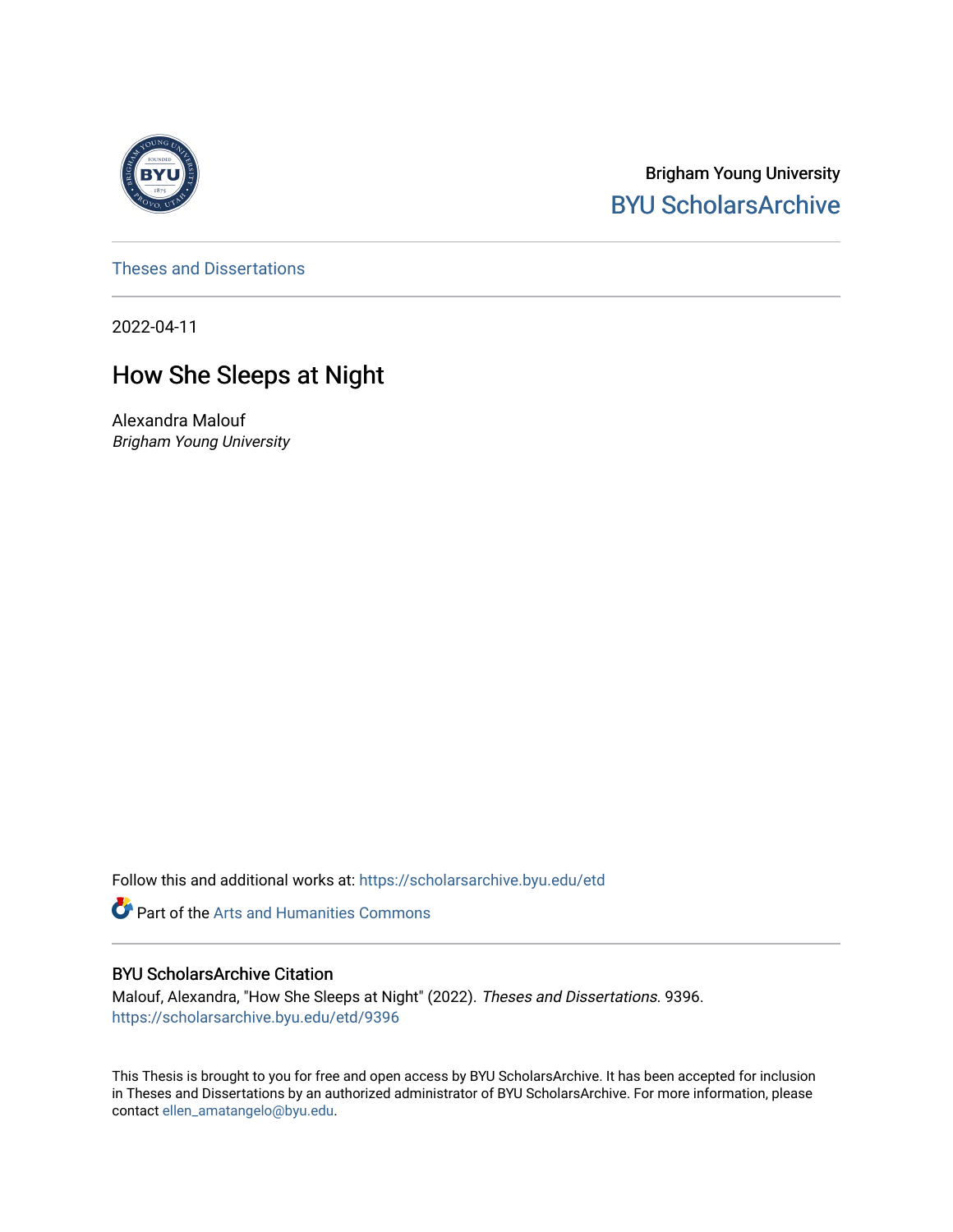<span id="page-1-0"></span>How She Sleeps at Night

Alexandra Malouf

A thesis submitted to the faculty of Brigham Young University in partial fulfillment of the requirements for the degree of

Master of Fine Arts

Michael Lavers, Chair Kimberly Johnson Lance Larsen

Department of English

Brigham Young University

Copyright © 2022 Alexandra Malouf

All Rights Reserved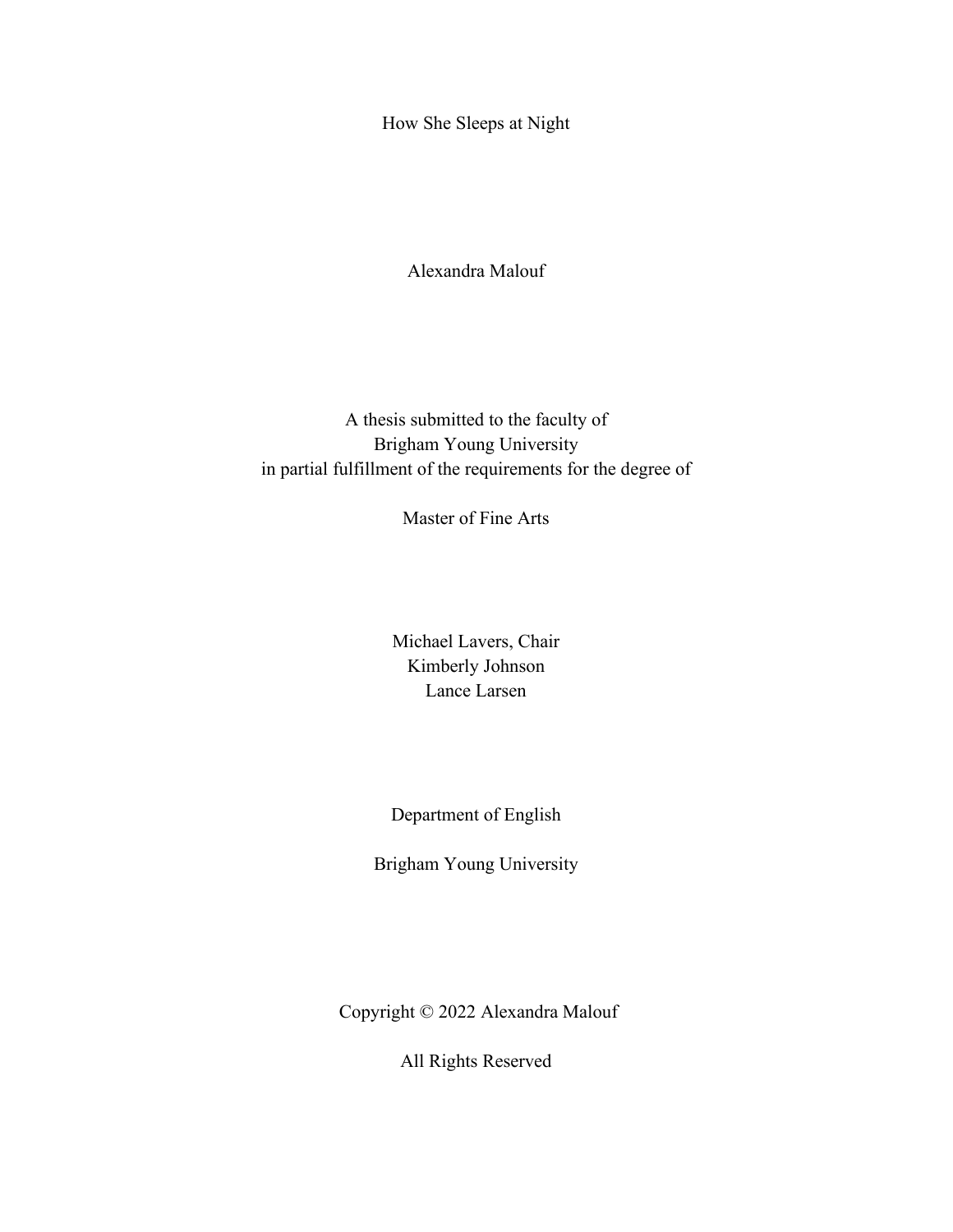#### ABSTRACT

#### How She Sleeps at Night

Alexandra Malouf Department of English, BYU Master of Fine Arts

<span id="page-2-0"></span>*How She Sleeps At Night* is a collection of lyric poetry constellated around experiences of disability, trauma, and womanhood. A critical essay introduces the collection by elucidating the experiences and theoretical underpinnings that shaped the body of these poems. The introductory essay distills the principles that informed my cardinal poetic goals as I wrote: to create poems that can be read again and again over a lifetime, which connect with readers' common humanity, and which acknowledge the nuances and complexities of being alive.

Keywords: creative writing, lyric poetry, poetic theory, devotional poetry, erasure, trauma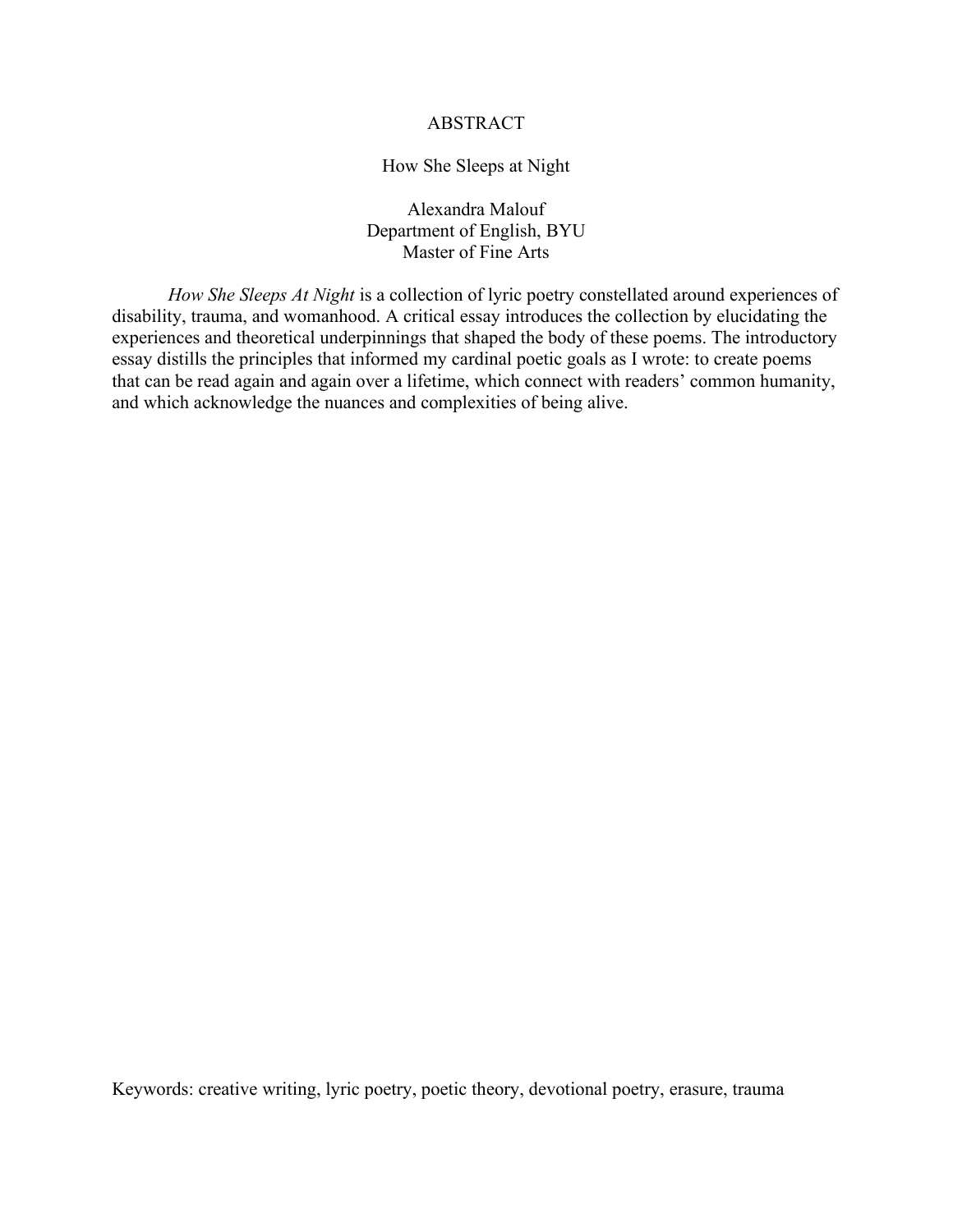#### ACKNOWLEDGEMENTS

<span id="page-3-0"></span>I owe thanks to many without whom I may not have completed this collection. In no universe could the words I say in this little space ever repay the debts I owe, but I nonetheless offer my gratitude.

First, to Michael Lavers, who has continually proven himself one of the most ambitious and humble people I know, for patiently talking through my often lengthy concerns. Above all else, Michael has helped me to believe in myself as an artist. They don't pay him enough.

To Kim Johnson and John Talbot, for opening my mind to the nuanced potential of poetic form, and Lance Larsen, for challenging me to climb out from beneath blankets into poetic territories I'd left previously unexplored.

I also acknowledge Hagop Moutafian, Grigor Amalian, and *The Armenian Genocide Museum-Institute Foundation*, whose words make up the source texts for this collection's erasure poems. And I thank my ancestors in the Pirinian family, who survived the Genocide and gave me life.

There are so many quiet angels to whom I find myself indebted, a few of which I leave my last thanks––my fellow poet and husband, Danny Daw, who daily lives with my absurdity and loves me for it; my therapist, Lisa, who's succored my trudge through miles of emotional cud; and finally, the many who've given me the accommodations necessary to survive graduate school with a chronic illness.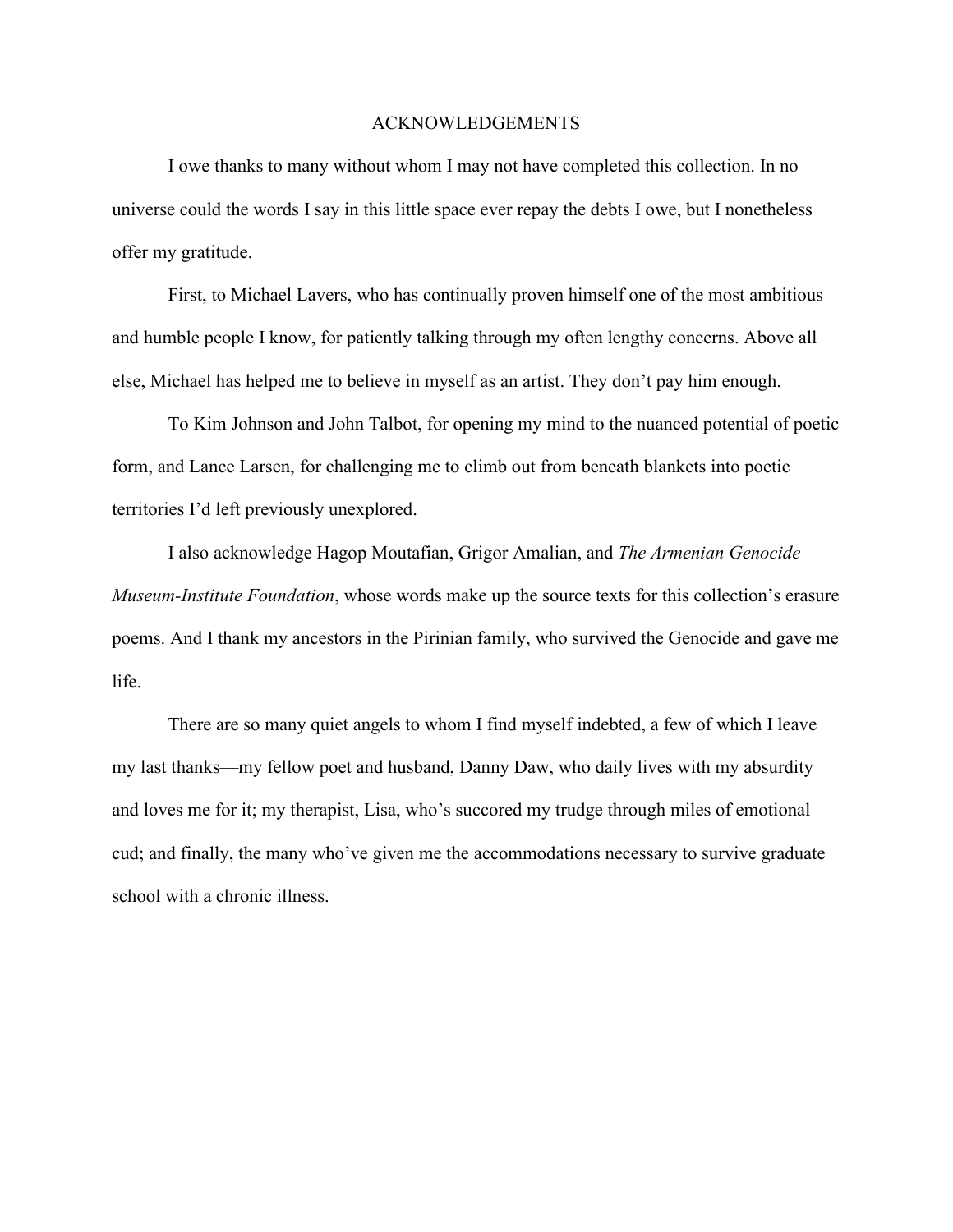<span id="page-4-0"></span>

# TABLE OF CONTENTS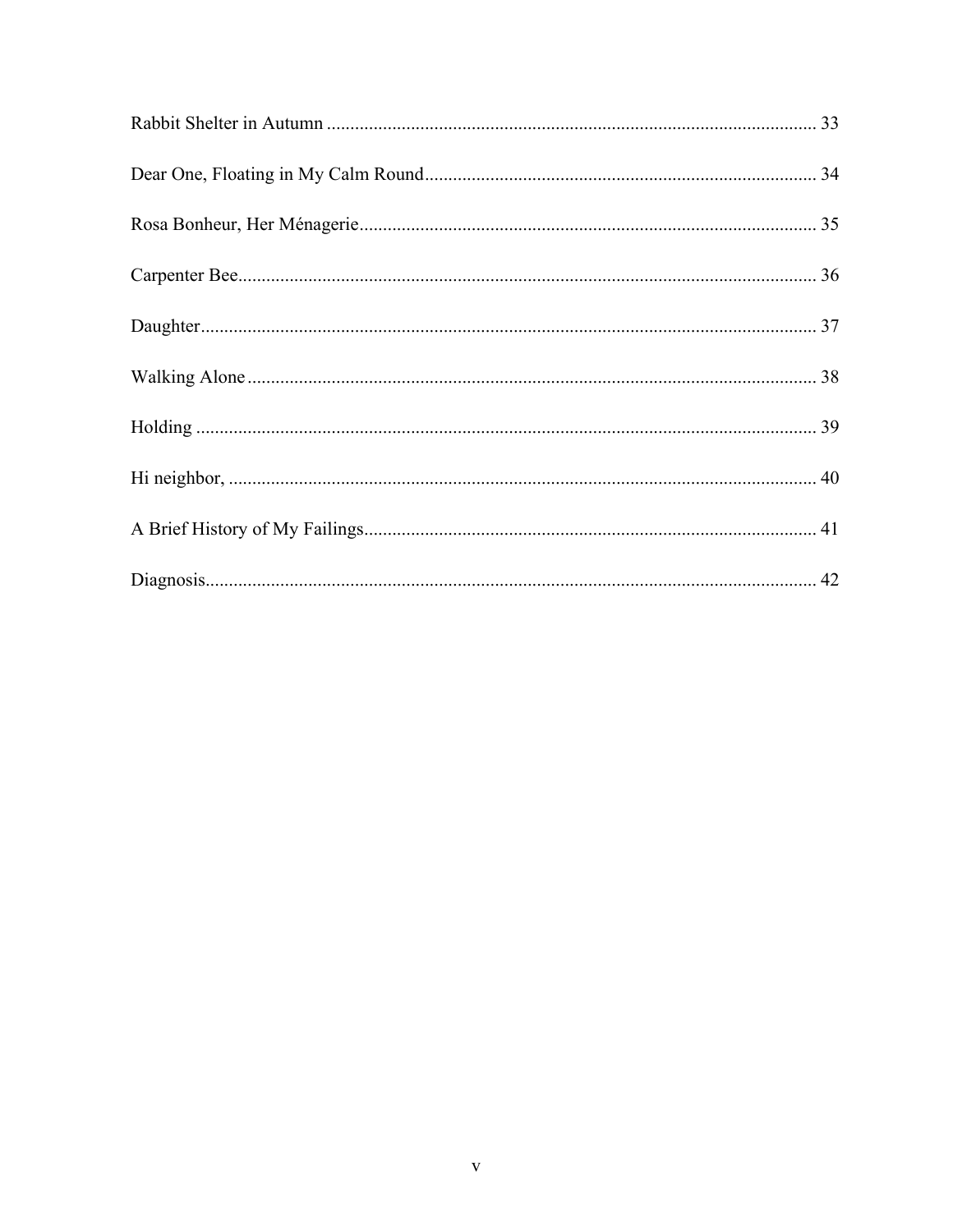#### INTRODUCTION

<span id="page-6-0"></span>I haven't always known how to express why I love poems, and it wasn't until I was under pressure to do so that I found the words. As a clammy-handed Poetry Editor for *Inscape Journal*, I found myself needing to distill for undergraduate interns what makes a great poem. While there are many ways to teach how to assess poems, I settled on a series of "litmus" questions designed to get them thinking critically about a poem's power. These were questions I often found myself asking as I narrowed down which collections deserved space on my graduate reading list, questions that ultimately helped me to identify why certain poems spoke to me while others didn't.

The first few focused on the larger concern, *Does the poem have re-read value*? I asked them to consider: does your mind return to it after you've finished reading? And do you enjoy it equally, if not more, when you read it again––even years later, when you've matured and changed? Next, I asked them to ponder, *Does the poem sit with complexity in a purposeful way*? In other words, does it paint its subject with nuance and tension rather than neatly wrapping it up with a bow and matching paper? And finally, *Do you feel when you read it, that you're connecting with another being (i.e. human, nature, God) in some meaningful way*? I told my interns to think of these questions as ideals to which the best poems aspire. Two poems of very different formal dimensions––say an Elizabethan sonnet and a meandering meditation in freeverse––can achieve these qualities through starkly different methods. It's not so much the strategy that matters, but the appropriateness of a strategy to its poetic situation.

The poem that made me want to write poetry was not only immensely connective and rereadable, but also altered the trajectory of my life. At the time I read it, my feet were pointed towards creative nonfiction. Barely beginning to consider grad school, I was fighting the start of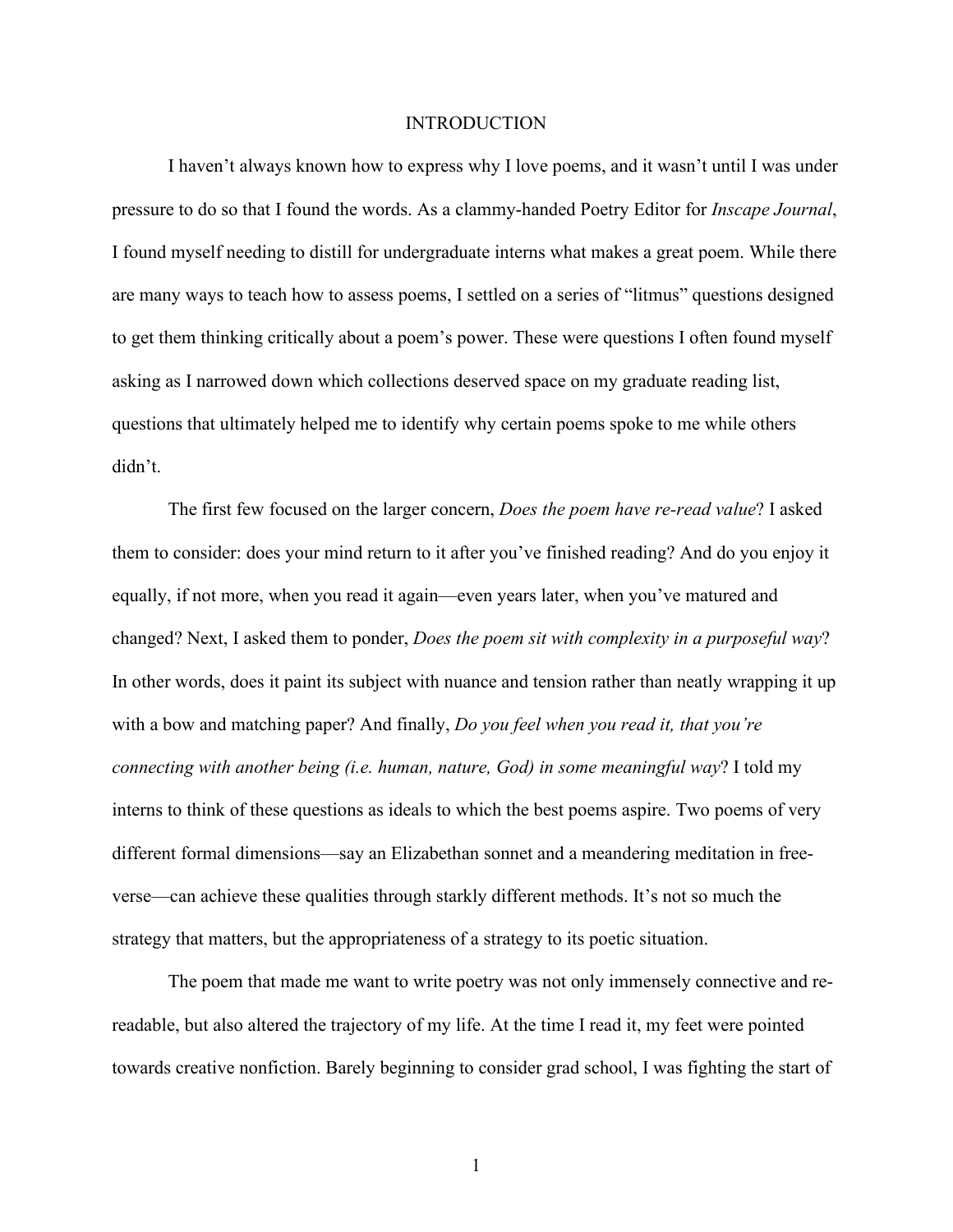what became an exponential decline of my mental and physical health. I struggled especially with the desire to do more than I believed my body would allow. Knowing no one else who was chronically ill, I felt alone and invisible. On a whim, I asked a visiting professor to let me sit in on his Studies in Poetry seminar, where I fell in love with this new magic. I mean the magic to which Elizabeth Bishop refers when she says that after reading a good poem "the world looks like that poem for 24 hours" (Bishop 409).

Adrienne Rich's poem, "Power," cast this kind of magic on my world for much longer

than 24 hours. Of Marie Curie, she wrote:

she must have known she suffered from radiation sickness her body bombarded for years by the element she had purified It seemed she denied to the end the source of the cataracts on her eyes the cracked and suppurating skin of her finger-ends till she could no longer hold a test-tube or a pencil

She died a famous woman denying her wounds denying her wounds came from the same source as her power (*"*Power" 443)

In these words, I saw not only linguistic beauty, but myself reflected. Hers was the first poem I read and thought: *this poem is about me*. I saw in Rich's description a woman who, like me, was unendingly ill, her illness made worse by her desire to do more than her body could withstand. I saw too, a woman who was not stopped by the forces working against her. Only after reading her poem did I realize that illness didn't have to stop me from attending graduate school. I decided then that I would go, and that I would study poetry.

In my five years of trauma therapy (2017 to 2022), I've spoken about Adrienne Rich's poem in session more than once. This is in no small part due to its willingness to do as I told my *Inscape* interns: sit with complexity. I wanted to understand it—why it felt true, and why it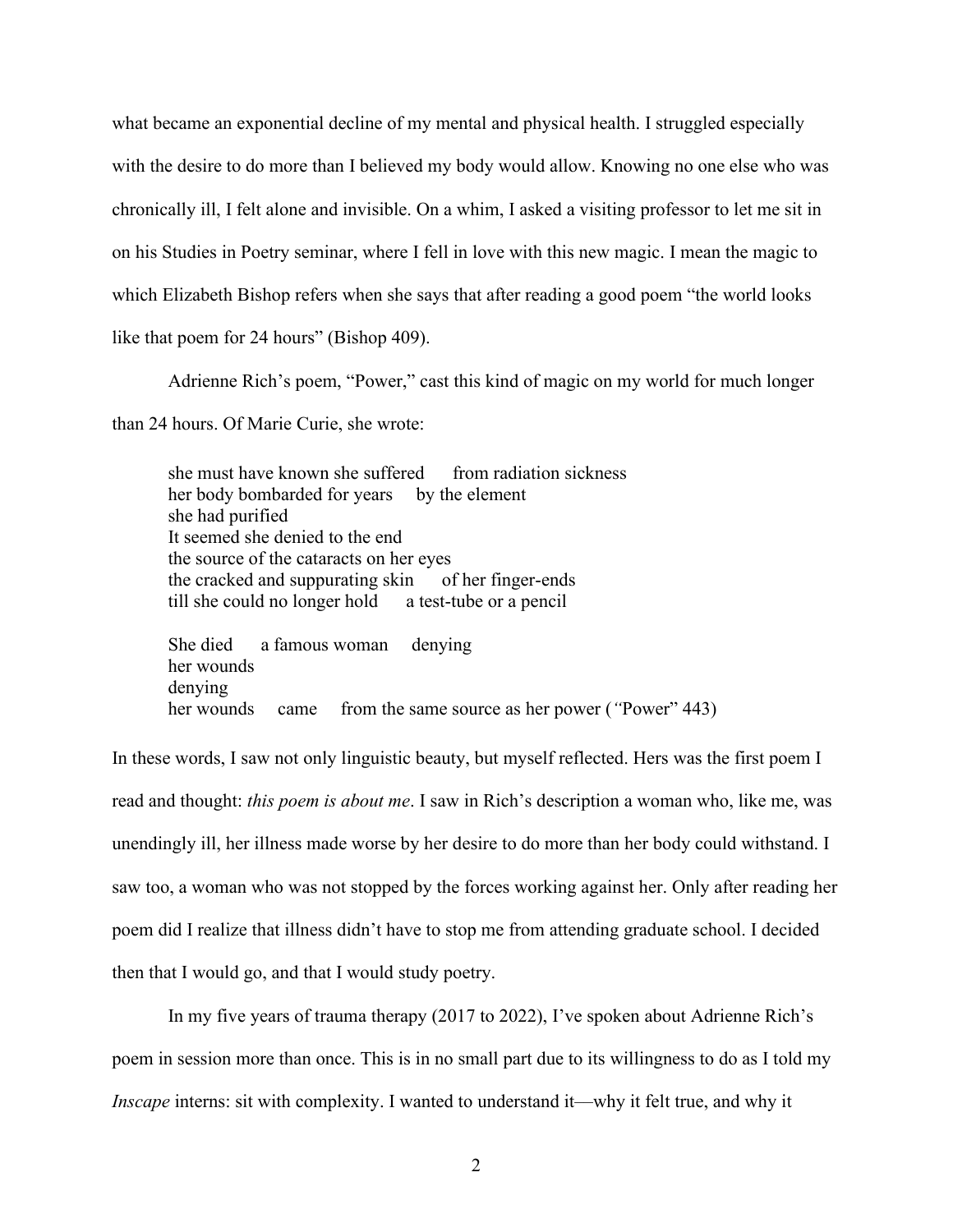continued to matter to me when so much else no longer did. Initially, I couldn't discern the full meaning of the poem's last line, but it remained one of the only things I'd encountered that made me feel seen. T.S. Eliot remarks that "Genuine poetry can communicate before it is understood," and despite my not understanding it, Rich's poem did this for me (Eliot 200). Even to my unconscious mind, the pauses elicited by the caesura after "wounds" and the line-ending at "power" suggested a link between two things I was trying to reconcile in my own life. Something about that linkage made me feel capable, as though the wounds in me were accompanied by a greater power.

Many of the poems I read in those early days of therapy have since faded into the lessworn pages of my books, but Rich's poem continues to evolve in its meaningfulness to me. Through nuance, it stands the test of time that I asked my interns to consider, so much that I've spent years teasing out its meaning. In a recent session, the poem resurfaced when my therapist expressed that were I not an empathetic person, I wouldn't have been the target of my particular ilk of trauma. She added that because I responded to my traumas by not allowing my compassion to be crushed, that compassion rather grew stronger.

A statement of Anne Sexton's once shook me when I read it. She reflects that "Suicide is the opposite of the poem," and when I think about poetry's impact o my own life, I can't help believing her (*No Evil* 92). During the years of depression that consumed her adult life, she was advised by her therapist to write poetry––a fact which quickly deterred me from considering poetry as a viable form of therapy. I didn't want to end up early-dead. However, Anne Sexton's friend, Maxine Kumin, was "convinced that poetry kept Anne alive for eighteen years of her creative endeavors" (Kumin xxiii-xxiv). Poetry is essential to living on this earth. It exists to revive us, to display life anew, and to remind us—in a myriad of ways—why we should keep on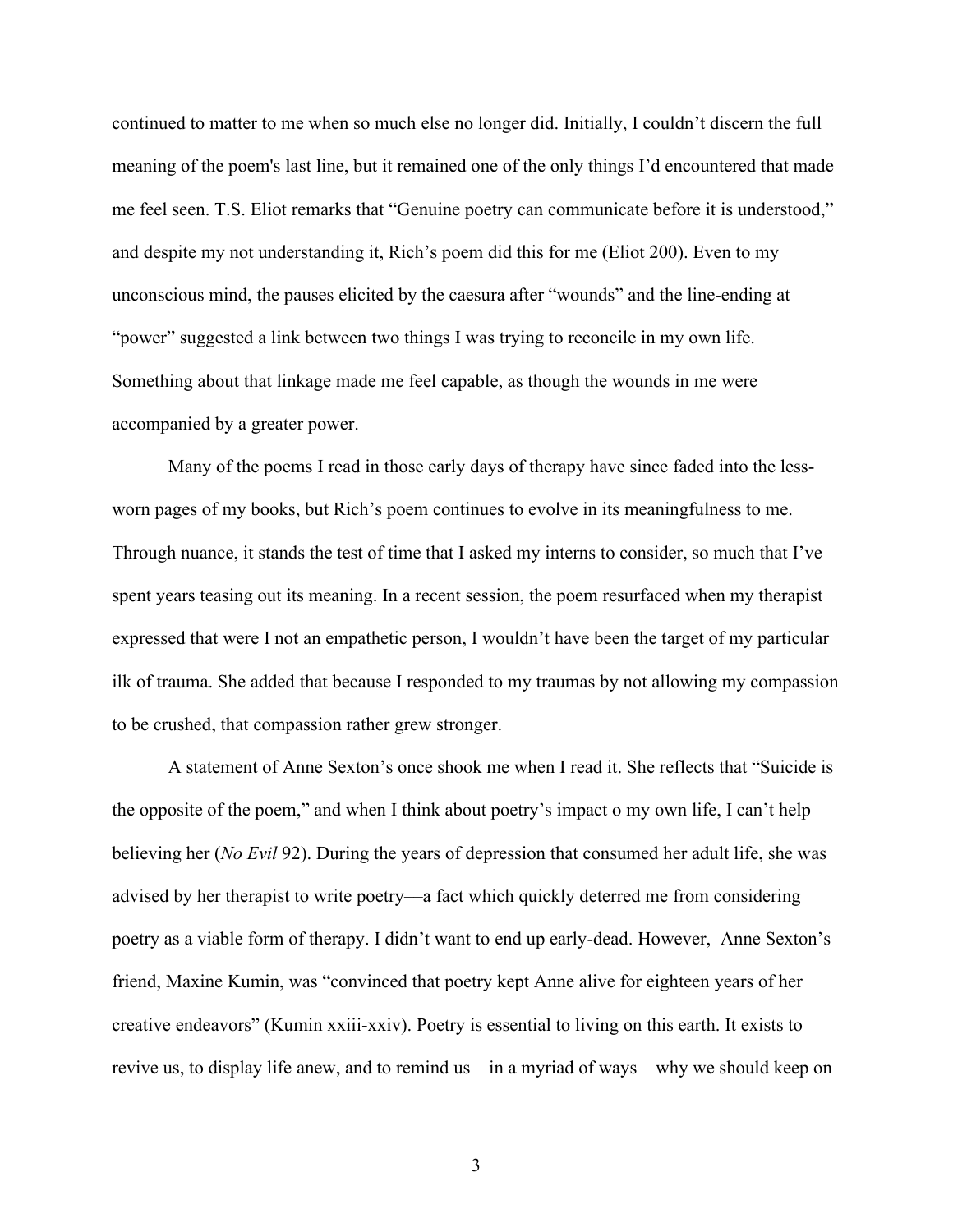living. And I would go so far as to ask, as Czeslaw Miłosz does, "What is poetry which does not save / Nations or people?" (42).

Nonetheless, I may go to my grave arguing that poetry is not therapy. Opposing Kumin, Anne Sexton regarded poetry not as her sole saving balm, but as a potent medicine taken in combination with a variety of other treatments. To W.D. Snodgrass, she wrote, "Once, I said to Dr. Martin that I didn't care if I were crazy forever if I could only write well. Somewhere, sometime…this plan seemed to fall down. Everyone seemed to like my poetry and the doctor was right. It [poetry] isn't enough…" (*Anne Sexton* 35). For me, poetry and clinical treatment are not interchangeable. Poetry cannot aid my brain in processing trauma with the efficacy of EMDR treatment, nor is it a drug that I gulp down habitually with my SSRIs. I stand entirely with Paisley Rekdal when she says that "[she has] never treated poetry as a therapeutic activity; I doubt any serious poet does" ("Introduction" xxx).

While I don't write poetry with the hope of curing my wounds, I do write with the hope of providing solace for someone else. As Adam Zagajewski wrote:

Only in the beauty created by others is there consolation, in the music of others and in others' poems. Only others save us, even though solitude tastes like opium. The others are not hell, if you see them early, with their foreheads pure, cleansed by dreams. That is why I wonder what word should be used, "he" or "you." Every "he" betrays a certain "you" (Zagajewski 127)

Poetry can do one thing that therapy and mood-stabilizing drugs aren't designed to do: spark public conversations that bring shared feelings into the open. Dimitri Shostakovich wrote that when people read the poem, "Babi Yar," by Yevgeny Yevtushenko, "the silence was broken. Art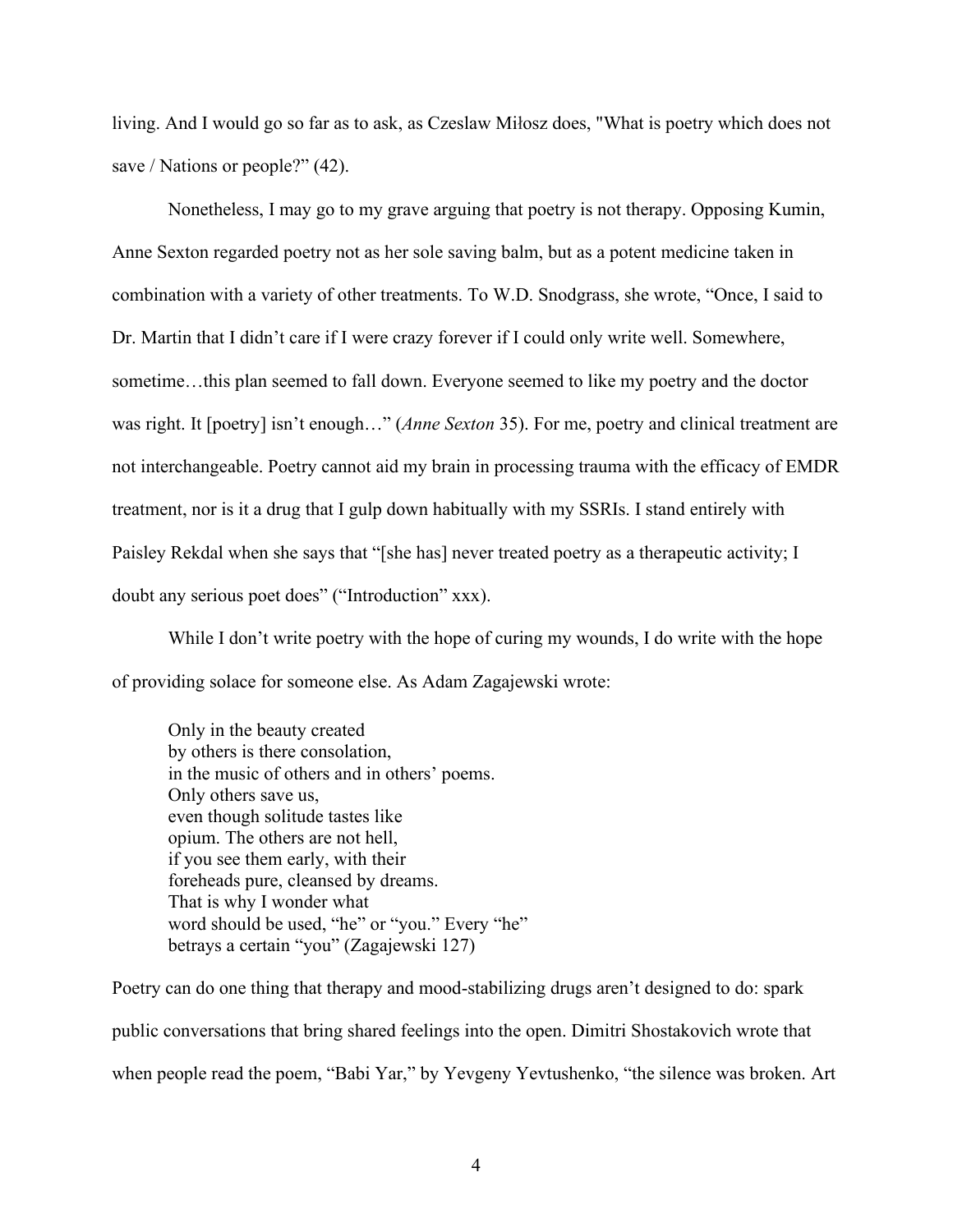destroys silence" (158-159). A similar opening of quiet hearts occurred in response to American Confessionalism. Why? The answer is in Zagajewski's poem: they turned every "I" into a "you." In humanizing their own mental illness, relationships and identities, the Confessional poets' reach beyond the page increased. "For a time, it seemed that psychiatrists all over the country were referring their patients to Anne[ Sexton]'s work," Kumin wrote, "as if it could provide the balm in Gilead for every troubled person" (Kumin xxvi). Decades later, the Confessional's nuanced portraits of human woundedness provide me with the sense that my unseen life has meaning. While I don't suggest that reading poetry can be a substitute for therapy, I regard it as a healing source of community.

Though I hesitate to label my poetry as upper-case-C "Confessional," my poems have been influenced by that school, often conveying private experiences with relationships, trauma, and mental illness. In my first poetry workshop, fellow students observed similarities between my mode of writing and Sylvia Plath's, and in that same semester, I witnessed a literature class in uproar, full of animosity toward her. I realized quickly that whether for sensible reasons or bigoted ones, it was popular to hate the Confessional Poets. Central to this divide was these poets' overt display of personal wounds. While many acknowledge these wounds as someone's reason for needing poetry, others are not ready to be present with such wounds.

I am not writing to those people. If there's anything therapy has taught me, it's that you can't touch a closed heart, not by force, and certainly not by poetry. When you put your vulnerable words out into the world, you will touch only those who are already, in some way, reaching for you. Of the relationship between reader and poet, Adrienne Rich wrote that "Someone writing a poem believes in a reader,... [and] depends on, a delicate, vibrating range of difference, that an 'I' can become a 'we' without extinguishing others, that a partly common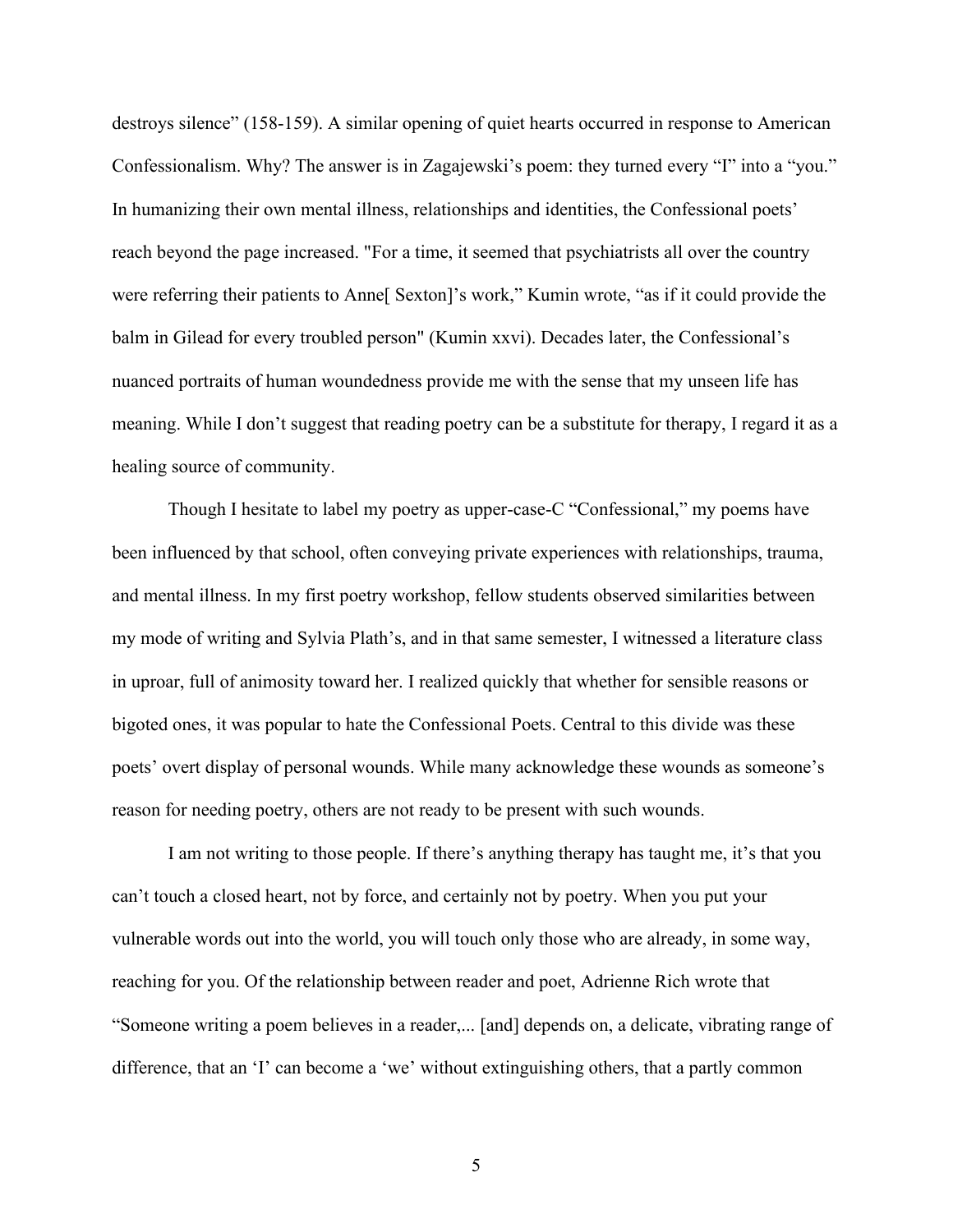language exists to which strangers can bring their own heartbeat, memories, images" ("Someone"). Outside the poem, poet and reader live different lives––crowded apartment in the city, white cottage, a grave––yet when we meet on the page, we see life through the same eyes.

As Emerson describes, I "write from the love of imparting certain thoughts and not from the necessity of sale…[I write] always to the unknown friend" (Emerson 231). Like Emerson, I write not to say something in particular, but to connect with an unknown stranger. You might say I write to a girl who used to be me, a girl still out there living in other bodies, perhaps other countries, or is not yet born. This is a girl with no one to confide in, no guardian or sister to hold her, and these she longs for desperately, though too unconsciously to know it. While in many ways "confession," or the willingness to confront our unique woundedness, acts as one kind of catalyst for connection and conversation, the most potent ingredient in connective poetry is the evocation of a beautiful, shared humanity. When poet and reader meet as "brethren" on a page, the distance between us grows meaningfully smaller, an experience not unlike the meeting of strangers described by Emily Dickinson. In the poem's first lines, two men recently dead connect over the ideals they died for, one "For Beauty," the other "for Truth:"

…Themself are One–– We Brethren, are," He said-

And so, as Kinsmen, met a Night-We talked between the Rooms— Until the Moss had reached our lips— And covered up—our names— (Dickinson 7-12)

Paradoxically, it is by revealing idiosyncrasies that these tomb-dwellers find common ground, and connective poems work the same way. Poems bring readers together when they, through imparting and affirming idiosyncrasies, accentuate our similarities. By affirming unique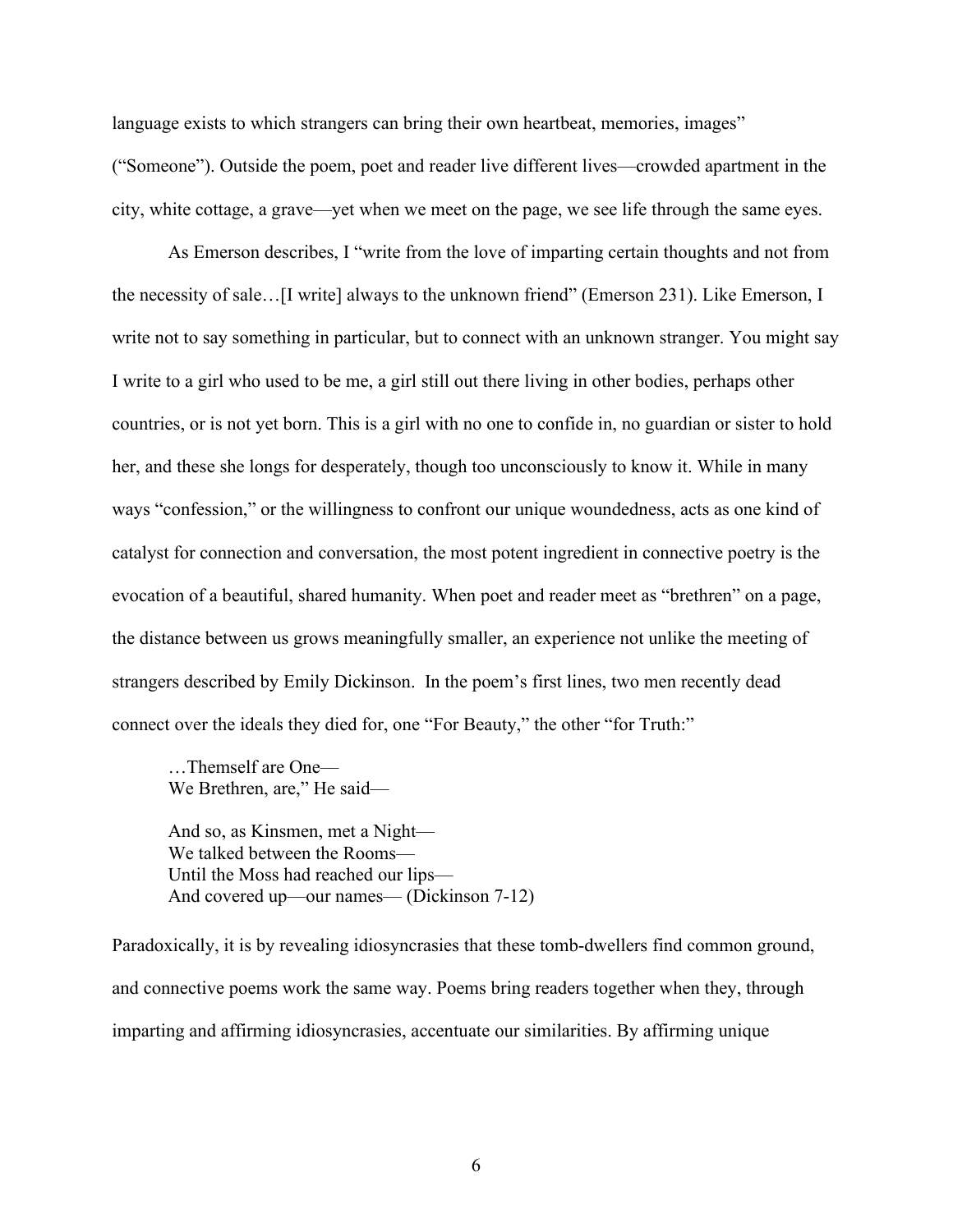experiences, writing particularly to the "unknown friend," they highlight our common humanity, making us aware that we aren't alone.

In contrast to other arts, poems rely on language to underscore our interbeing––with other humans, the earth, and our bodies. This is possible because the linguistic centers of our brain understand words relationally, according to the real and imagined contexts in which we encounter them. In other words, when we read the word *kick*, we automatically associate it with pain. Psychologists Steven Hayes and Spencer Smith note that the brain, like Plato's allegorical cave-dweller, experiences the world only as signals sent from outside. It recognizes the word *kick* in the same way it does a real kick (Hayes 17-18). As David Abram remarks, "language's primary gift is not to re-present the world...but to call ourselves into vital presence of that world– –and into deep and attentive presence with one another" (11). For a few moments while reading, time slows as, alert to the moment, our dormant senses revive. We remember, just for a brief respite, how to be curious about the strangeness of living, and in our busy, often disconnected, modern lives, such reminders are needed.

When I say that my favorite poems all invite me into some kind of relationship, I embrace the Native American sense of the word, including not only 'people,' but everything with the capacity to speak to our spirits. The Potawatomi writer Robin Wall Kimmerer translates this notion as "the grammar of animacy," and explains that her people "use the same words to address the living world as [they] use for [their] family. Because they *are* our family" (55; emphasis added). In response to Kimmerer's youthful frustration with having "no native language...to speak to the plants" a Cheyenne elder once told her that although the plants "love to hear the old language...if you speak it here [in your heart],...They will hear you" (59).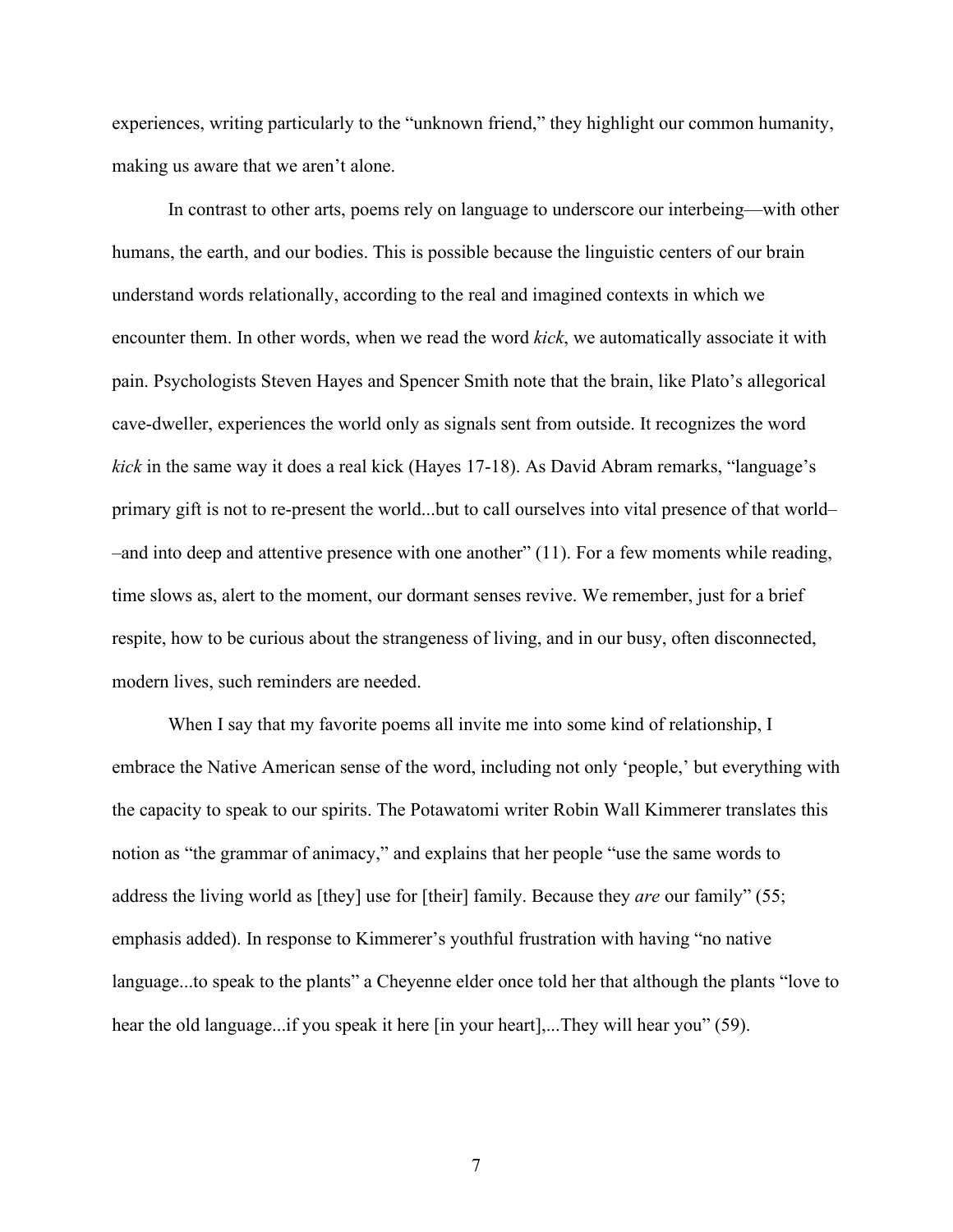To speak in this heart-language requires drawing meaning from more than just words, from what the poet-theorist Charles Bernstein calls "elements to which [no] relatively fixed connotative or denotative meaning can be ascribed" (Bernstein 12). One such element is sound, which I often curate as an imitative response to soundscapes in the real world, allowing sound to transport the reader into close contact with a poem's environment. For instance, I use soft consonants (i.e. w, h, n) and onomatopoeias to characterize the quiet vibrations of nature in "Rabbit Shelter In Autumn," while relying heavily on sharp, crisp combinations (i.e. sh, k, scr) to convey distress in "How She Sleeps At Night." Rhythm, likewise, serves as a means to ground us in a poem's environment and convey the emotional state of its speaker. Shorter lines read quickly and can be used to convey urgency, fear, mania or excitement, in contrast to longer lines, which slow the pace of reading to express gentleness, reflection or melancholy. Just as important to meaning-making as sound and rhythm is the poem's visual space. Words arranged on the page contribute to meaning by inviting the reader to follow a certain path through the text, dictating the order of information. Furthermore, white space enables me to suggest pauses and even shape a poem's rhythm. By allowing for multiple, synchronous channels of communication, this "extralexical strata of the poem" plaits together with words to create meaning that is immersive on multiple levels (Bernstein). The reader gains not only a cognitive experience with the poem, but one that engages their eyes, ears and hearts. Communicating simultaneously, words and extralexical elements can evoke the presence of a speaker, transport a reader to a unique setting, even console a reader in the wilderness.

To illustrate how I strive for poems of greater meaning, I'll describe my process of writing the poem "Sisters." At the time, I was full of gratitude for women in my life who had made me feel seen. While not biologically related to any of them, they felt like sisters in a way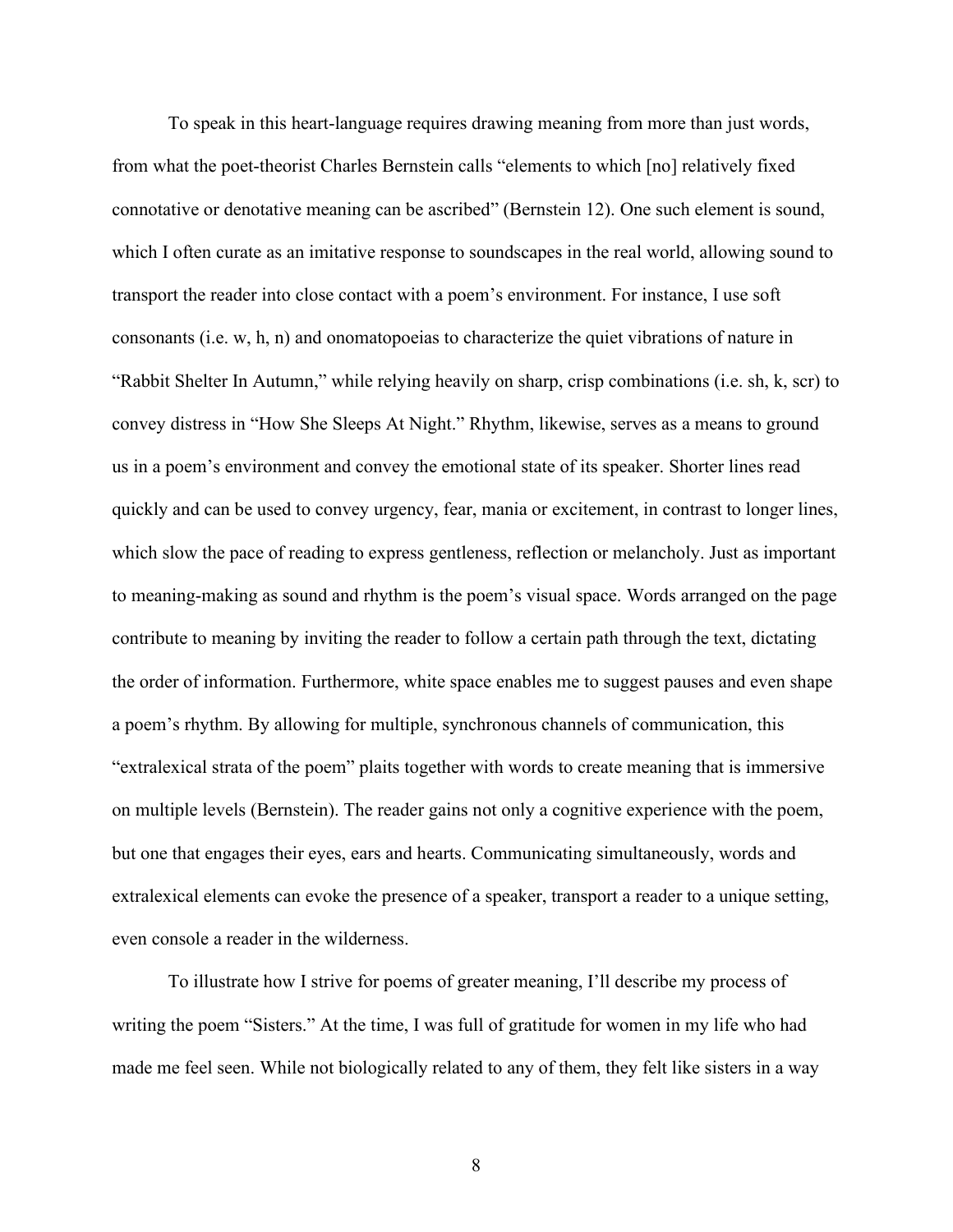that I felt I *had* to express, and by no other means than a poem. As both painter and poet, I often wonder why my impulse is to one medium or another, and truthfully, I don't know. At inception, my creative process is driven not by logic, but by a dream-like intuition, an animal urge toward expression. Sometimes, the urge is to mix paint on a canvas, more often, to arrange words on a page––and occasionally, to combine the two: cutting out phrases from books to layer over paint. This is all just to say that everything I communicate in "Sisters" probably could have been communicated in paint. Nonetheless, at the time, poetry seemed the clearest vehicle for speaking in metaphor, partly because language originates from symbolism, and partly because the way I was thinking about my relationship to other women seemed incommunicable without metaphor.

Around that time, I'd seen two trees intertwined on a riverbank and felt my heart moved. I felt that those trees were speaking to me, perhaps not with genuine sentience, but with a complex metaphor I saw in their persistence. Seeing these two living things supporting one another through a struggle to survive reminded me of sisters who've adopted and stuck by me through mental and physical illness. Not interested in merely describing what I had seen, I wanted to respond "directly *to* that world, acknowledging [the trees] as expressive subjects with whom [I] find [myself] in conversation" (Abram 10). In the poem, line breaks suggest meaning adjacent to the poem's lexical content:

Ever since the rage water ate up our pine ground, we've grown slanted, our torn up roots weaving into one another: a thousand grey-brown fingers that cinch tighter under the heft of our leaning trunks. Bent crooked, our mossy necks press skyward, refusing to sink where the river surges against our roots, eating silt, eating grubs,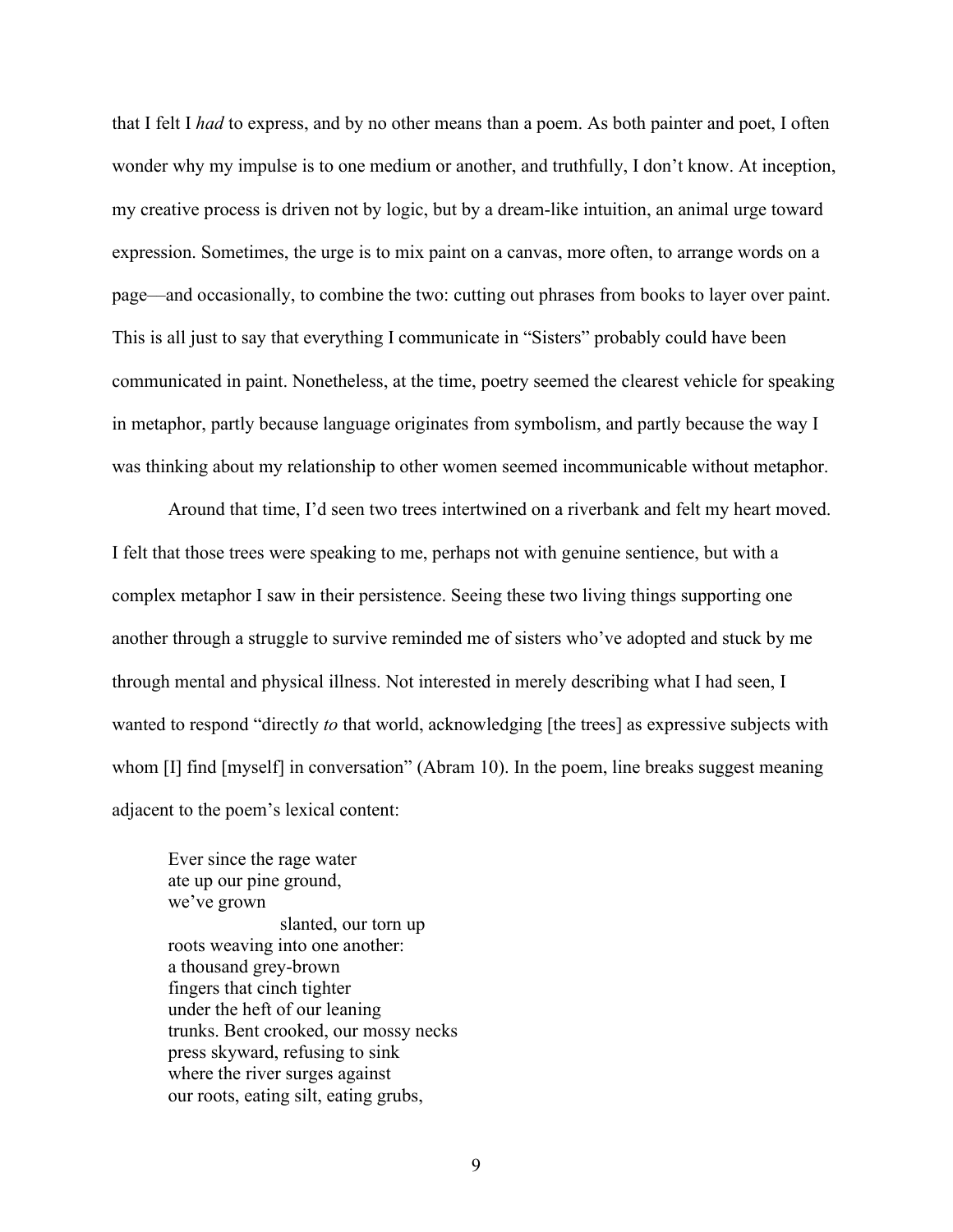black mud. In fog, white envelops our branches.

Though emotional brokenness is suggested by the lexical content of the poem, an abrupt line break and caesura create a formal pun that further enhances the suggestion of brokenness. The break has no denotative or connotative meaning, but communicates visual meaning adjacent to the words in the poem. Another of my extralexical considerations in this poem was the meaning engendered by sound. As a means for evoking presence, I curated the sounds and rhythms of the poem as an imitative response to the landscape I responded to. Crisp consonants and irregular rhythms mirror the river's sounds, while also suggesting, through sharpness, the bends in the trees. When fully grounded in a given environment, we subsume its rhythms, breathe and move with them. Thus, with this sort of imitation, I aim to conjure up the physiological memory of having been really immersed in such soundscapes, and in consequence, transport us into the poem's world. By tapping into multiple avenues for meaning-making, I hope to create a rich reading experience whether encountered silently, visually or read aloud to an audience who cannot see the printed page. In the last draft of this poem, a humanizing title, "Sisters," and enhanced personification form the final bridge that enables readers to connect with my metaphor.

Beyond line breaks and stanzaic arrangement, my visual poetics wouldn't be complete without considering erasure's potential for nuanced irony. My thoughts became preoccupied in 2020 with the cultural excision of my ancestors, Armenians who died or survived ethnic cleansing a century ago. After a few generations, the sparse tree of my lineage juts off suddenly into the fog of a blank page. When I learned the reason, I was––as are most fourth and fifth generation Armenians––horrified. It was one thing for me to read about colonial slavery and the Sho'ah, from which I had a more privileged distance. It was quite another to see photographs of bone-legged survivors who shared a name, sometimes a nose, with my living family members. I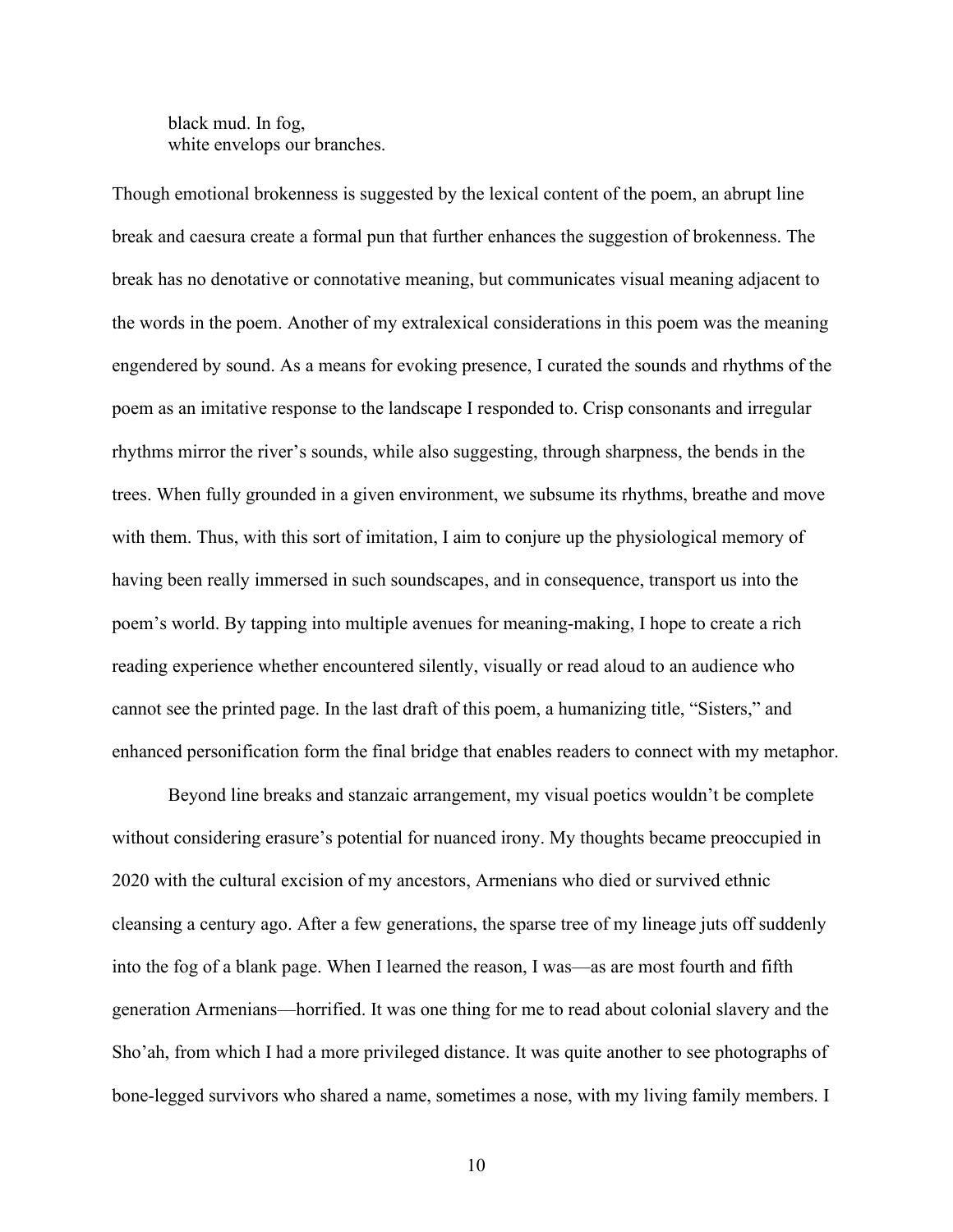read the survivor accounts over and over: how bodies melted in heaps, pregnant women skewered, their babies left rotting on roadsides. They wrote things that I, despite my own traumas, can scarcely imagine. And perhaps that's why no one told me: genocide's images are the stuff of nightmares, their implication––that humans can curate hell long before facing purgatory.

To write poems about the Genocide in my own words felt disrespectful and privileged, but so did remaining silent. To not speak about it was to reenact its erasure from Ottoman history books and census records. I wanted to create something more nuanced––to sit with trauma without disrespecting its victims. Inspired by Tracy K. Smith's erasures of African-American Civil War letters in *Wade In The Water*, I chose to highlight this literal erasure through poetic erasure. Weighed by the sacredness of this subject, I wanted to avoid what Paisley Rekdal differentiates as *harmful* appropriation: in her words, enacting "cultural theft that leads to material loss, or the proliferation of damaging stereotypes" (Rekdal 32). With this awareness, I diverged from traditional erasure in one crucial way: rather than fully erasing most of the source text, I preserve all of survivors' words on the page, lightening the font and darkening the words of the poem proper.

Clustered in a block around the poem, the slightly-visible words from survivor accounts encourage readers to recognize that a real person's story has been erased. A curious reader will read between the lines and might go searching for additional learning. Meanwhile, the large white spaces between darkened words serve to echo how trauma is remembered and disclosed. Traumatic images or events are recalled disjointedly, and descriptive words pale against the experienced trauma. To use Allen Grossman's definition of metaphor, my arrangement of text attempts to "reduc[e] the unknowability of a fact by eroding its uniqueness" (35). In a poem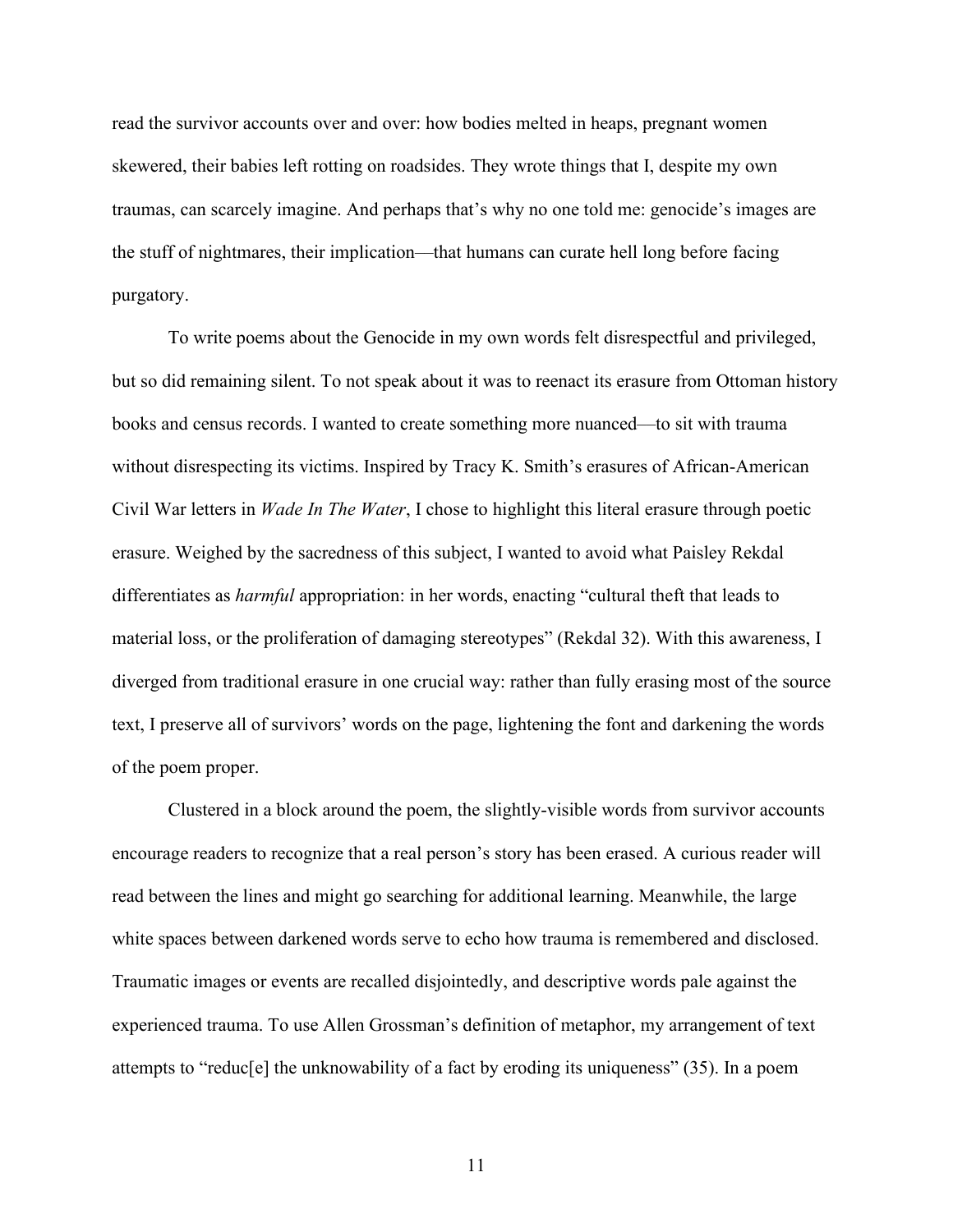reflecting his experience of a concentration camp, Paul Celan uses "digging" as a metaphor both for relentless torture, and for the persistent reenacting of trauma afterward. While the life of a POW remains unfathomable to anyone who has not personally experienced it, "digging" and getting nowhere is familiar enough to stand as a graspable likeness. Though we often discuss metaphor as a purely lexical device, metaphor extends beyond this because standardized language is derivative of a kind of primal metaphor, every word a signifier for something else. Onomatopoeia is the most obvious example: the sounded word born from a sound in life, an approximation of the world's language. As the essence from which language first arises, metaphor is capable of bridging the gaps where lexical connotation fails to fully communicate. Genocide, a distant concept for most readers, becomes communicable.

This is the sort of poem I hope to have written: a poem that brings you into contact with another's humanity, a poem that sits meaningfully with the complexity of living, one you will read and love again and again. Of these three ambitions, the most difficult for me is to sit with complexity. In particular, it can be trying to silence the old 'nun' in me––that part which is opinionated, stubborn, and sentimentally attached. When she takes the wheel, my poems are indanger of wearing black and white only, of ending in trite morals, and of changing little from one draft to the next. I hope that for the most part, I've managed to blot her influence out of these pages in favor of poems that embrace complexity. Whether I succeed is for you to judge and for me to keep chasing.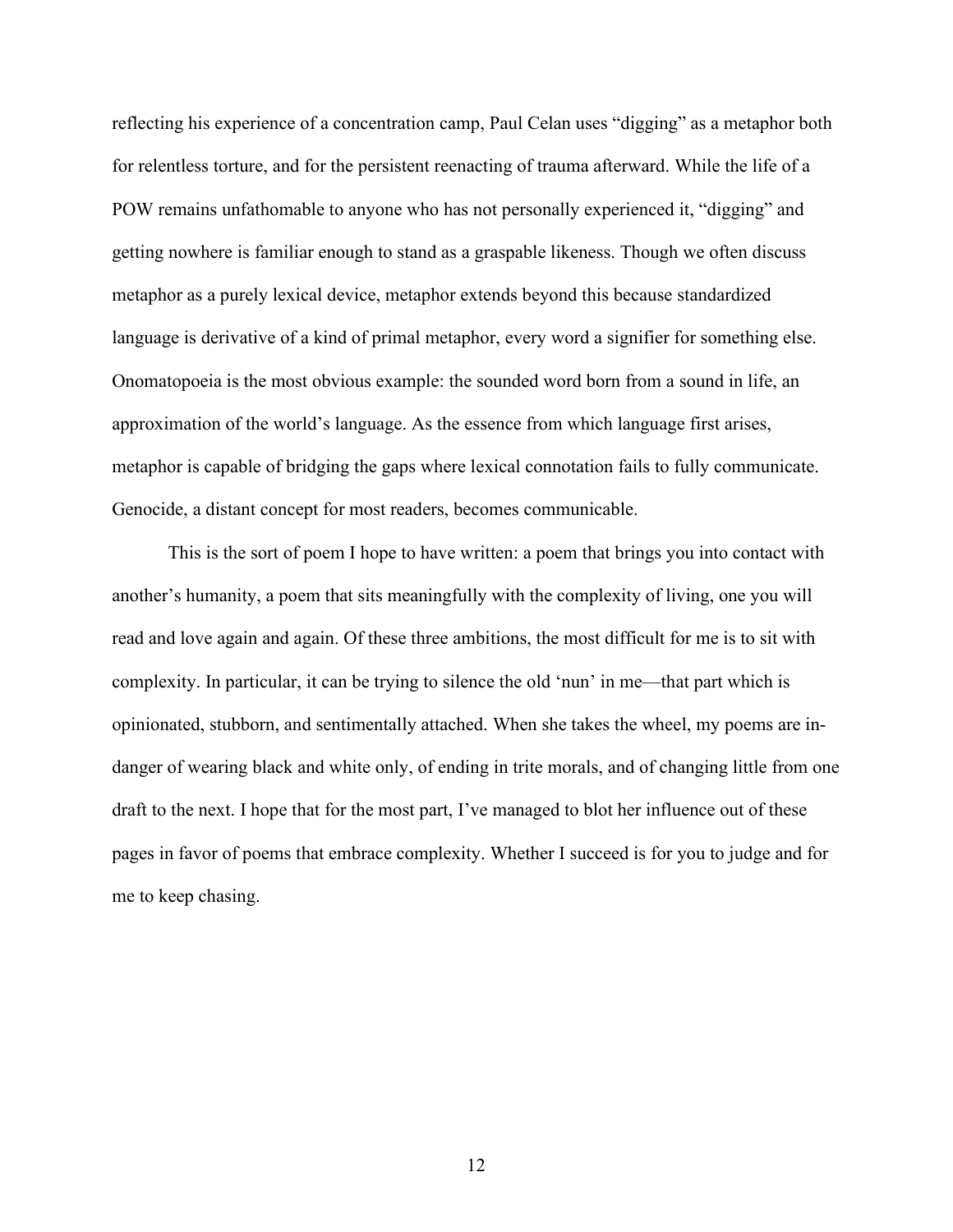#### Works Cited

- <span id="page-18-0"></span>Abram, David. "Introduction." *Becoming Animal: An Earthly Cosmology*. New York, Pantheon Books, 2011.
- Bernstein, Charles. "Artifice of Absorption." *A Poetics*. Harvard University Press, 1992, Pp. 9-89.
- Bishop, Elizabeth. "Letter to Robert Lowell, April 4, 1962." *[One Art: Letters By Elizabeth](https://www.amazon.com/One-Art-Letters-Elizabeth-Bishop/dp/0374524459)  [Bishop](https://www.amazon.com/One-Art-Letters-Elizabeth-Bishop/dp/0374524459)*. Farrar, Straus and Giroux, 1994, 405-409.
- Celan, Paul. "There was earth inside them." *The Academy of American Poets*, poets.org, Translated by Pierre Jorris. Accessed 28 Dec 2021.
- Dickinson, Emily. "449" *The Complete Poems of Emily Dickinson*. Boston, Little Brown, 1960, pp. 216.
- ––. "Emily Dickinson Letter to Thomas Wentworth Higginson (1870)," *The Letters of Emily Dickinson*. Vol. 1, Forgotten Books, Pp. xxxiii.
- Eliot, T. S. "Dante." *Selected Essays*. Harcourt, Brace and World Inc., 1932, Pp. 199-237.
- Emerson, Ralph Waldo. *The Heart of Emerson's Journals*. Dover and Houghton Mifflin, 1926, Pp. 231.
- Grossman, Allen. "Summa Lyrica: A Primer of Commonplaces in Speculative Poetics." *Western Humanities Review*. Vol. 44, No. 1, 1990, Pp. 5-138.
- Hayes, Steven C. and Spencer Smith."Why Language Leads To Suffering." *Get Out of Your Mind and Into Your Life: The New Acceptance and Commitment Therapy*. New

Harbinger

Publication, Pp. 17-32.

Kimmerer, Robin Wall. "Learning the Grammar of Animacy." *Braiding Seagrass: Indigenous*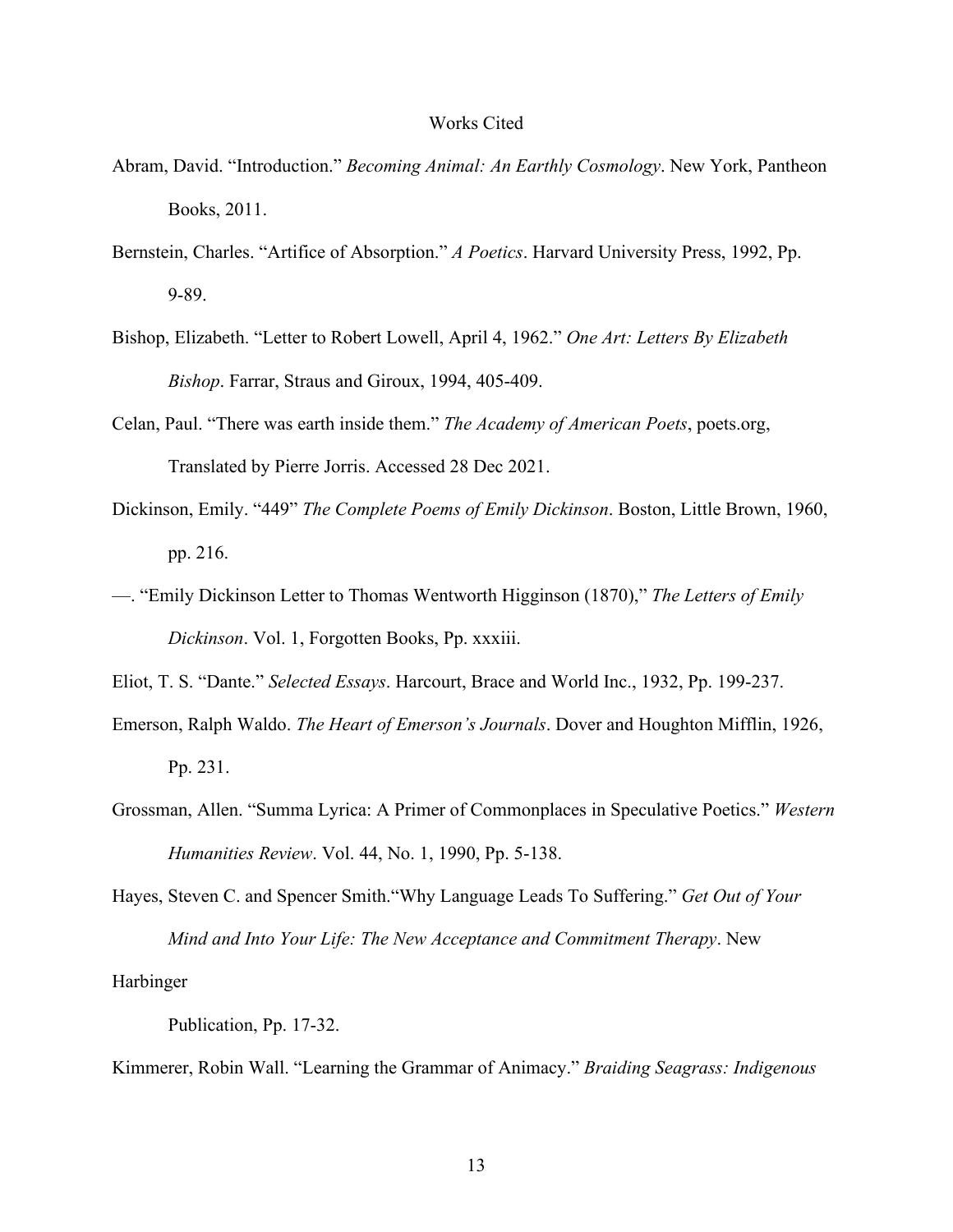*Wisdom, Scientific Knowledge, and the Teachings of Plants.* Milkweed Editions, 2013, Pp. 48-59.

Kumin, Maxine and Anne Sexton. "How It Was." *Anne Sexton: The Collected Poems*. Mariner Books, 1999, Pp. xix-xxxiv.

Miłosz, Czeslaw. "Dedication." *The Collected Poems: 1931-1987.* The Ecco Press, 1988.

- Rekdal, Paisley. "Letter Two: Setting the Terms." *Appropriate: A Provocation*. London, W.W. Norton and Company, 2021, Pp. 18-57.
- ––. "Introduction," *Best American Poetry 2020*, series edited by David Lehman, Scribner Poetry, 2020, Pp. xxiii-xxxiii.
- Rich, Addrienne. "Power," *The Dream of a Common Language: Poems 1974-1977. Collected Poems, 1950-2012*. London, W. W. Norton & Company, 2016, Pp. 443.
- ––. "Someone Is Writing A Poem." *Poetry Foundation*, 12 May 2010, poetryfoundation.org, Accessed 18 Oct 2021.
- Sexton, Anne. "The Business of Words." *Anne Sexton: A Self-Portrait in Letters*, edited by Linda Gray Sexton and Lois Ames, Houghton Mifflin Company, 1977, Pp. 27-84.
- ––. *No Evil Star: Selected Essays, Interviews, and Prose*, edited by Steven Gould Axelrod, University of Michigan Press, 1985, Pp. 92.
- Shostakovich, Dimitri and Solomon Volkov, Ed. *Testimony: The Memoirs of Dmitri Shostakovich*. Translated by Antonia W. Bouis, Harper Perennial, 1979, Pp. 158-9.
- Zagajewski, Adam. "In the Fidelity Created By Others," *Without End: New and Selected Poems*. New York, Farrar, Straus and Giroux, 2002, Pp. 127.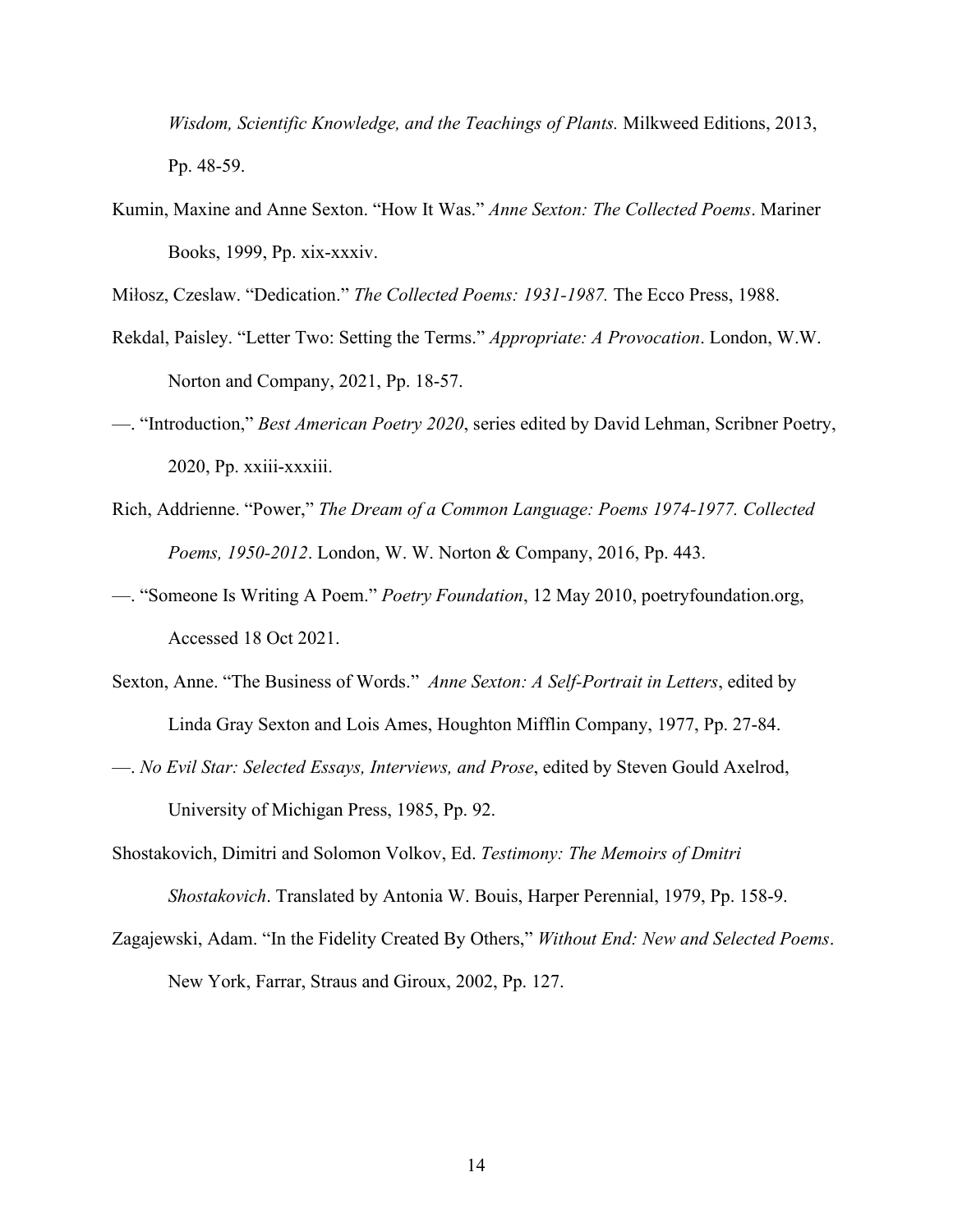# <span id="page-20-0"></span>**Too Tight**

Morning: my hair raked into clinched knots, the free strands sprayed by my mother, till crunchy-hard, taut against my skull. My fingers invade, loosening tresses to soothe the aching while rust-coated cows munch beyond our van. My mother, rear-view-spotting my messed-up drey, is less than thrilled. The skin between her brows folds like corrugated iron, while hair falls like curling-ribbon over me. How nice it is. I hang my head in the highway air and let wind flutter me like a streamer. I smile at cows: the square mothers, their baby dears.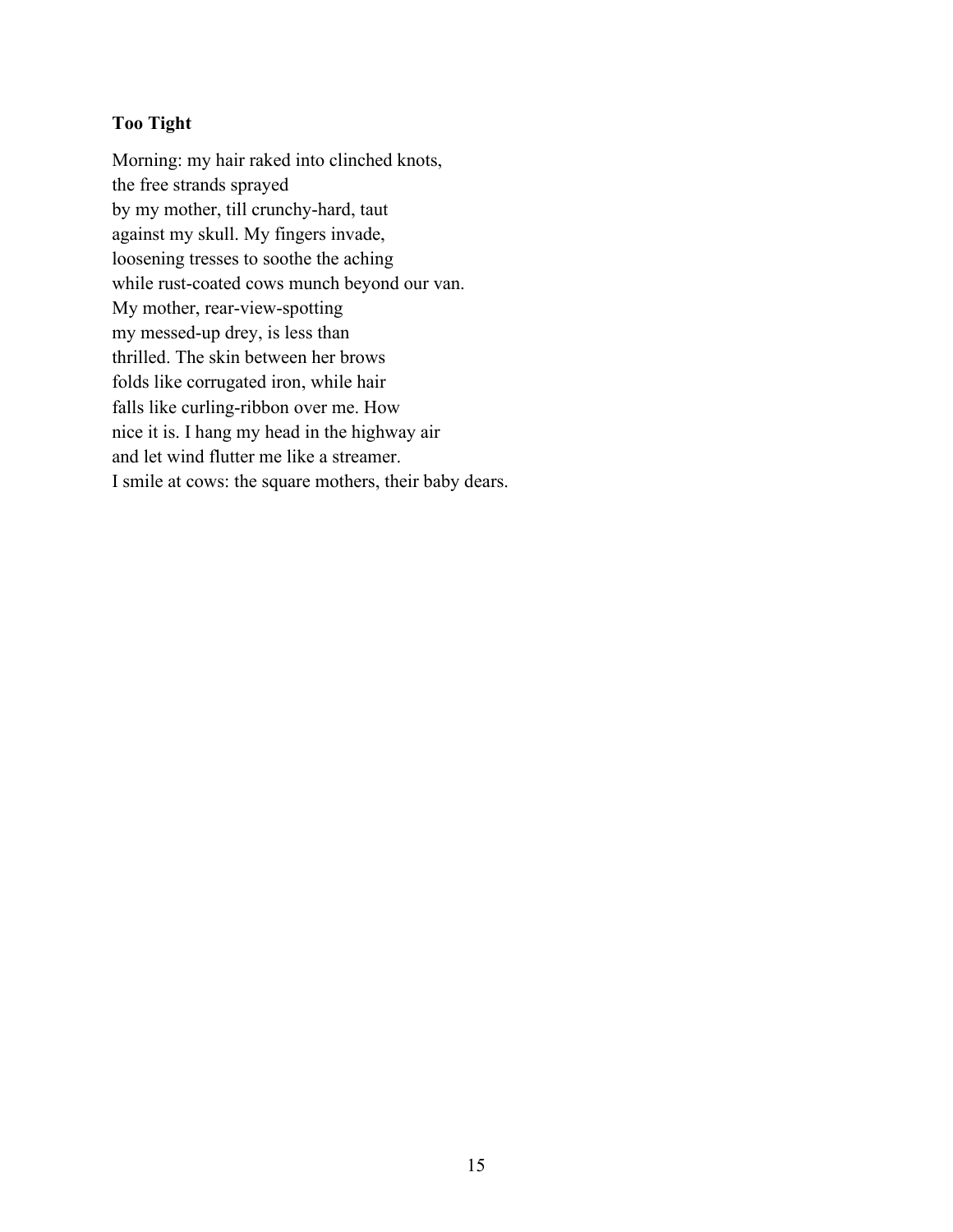# <span id="page-21-0"></span>**Thirty Ways to Break a Wheelchair**

Before church, Noah Savoie tries to jump the curb in his wheelchair.

When asked if he landed it, friends say, *he landed it on his face,* scrubbed red

with road rash. On the day he broke his spine, he flew thirty-two feet

into the blue atmosphere, but today his old bike has patinated brown, paint blistering

beneath sun, and as the wheelchair dumps him face first into the street,

he sees a familiar flash of blue. Limbs splayed over pavement,

he tastes iron, is propped up and told: *Rise. Take up your chair and roll.*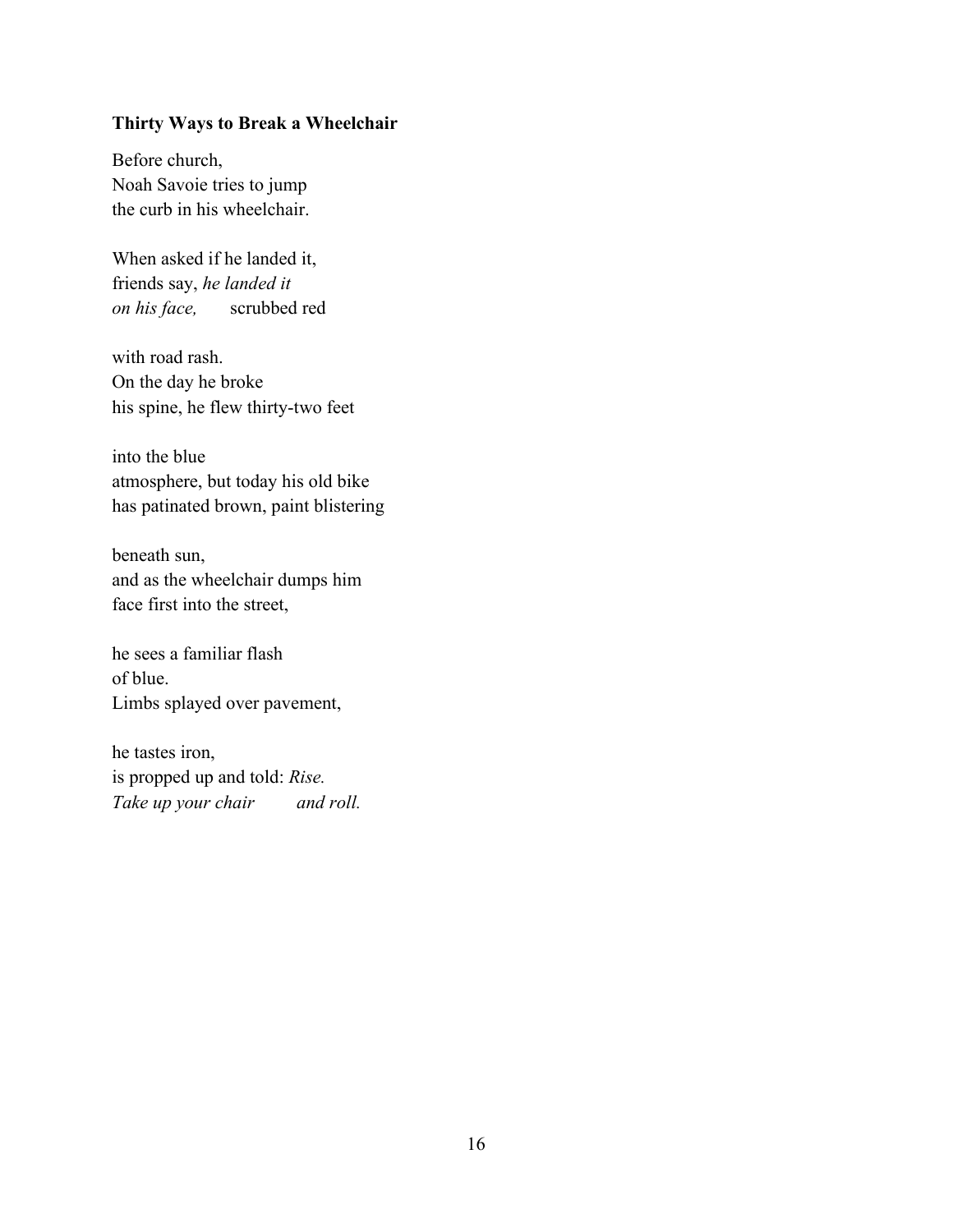### <span id="page-22-0"></span>**Hair Fall**

Again, my hair has begun falling out in clumps, airy wreaths that roll like tumbleweed through doors, ensnare their knots in drains and wheelchair brakes. An invasive species, this ivy owns my house. It adorns my shower walls, and broods in the static between sweaters. From pillows, I peel handfuls of fluff, slippery with oil.

Danny sweeps up snarls and shows them to me, feeble trophies for living each day with sickness. While bone grinds on bone, feet stiff as stone, my hair flutters down, and gathers like pear blossoms in the fissures of my wilting body. Does a branch feel a petal falling, or notice only what is already lost, what new bud fills the empty place?

I need not beg my hair regrow the way I beg nerves and muscle. Even in my grave it will crawl through mold just to harbor me, a gold shawl draped over my clavicle like a hug spilling warmth into my lonely heart-cage.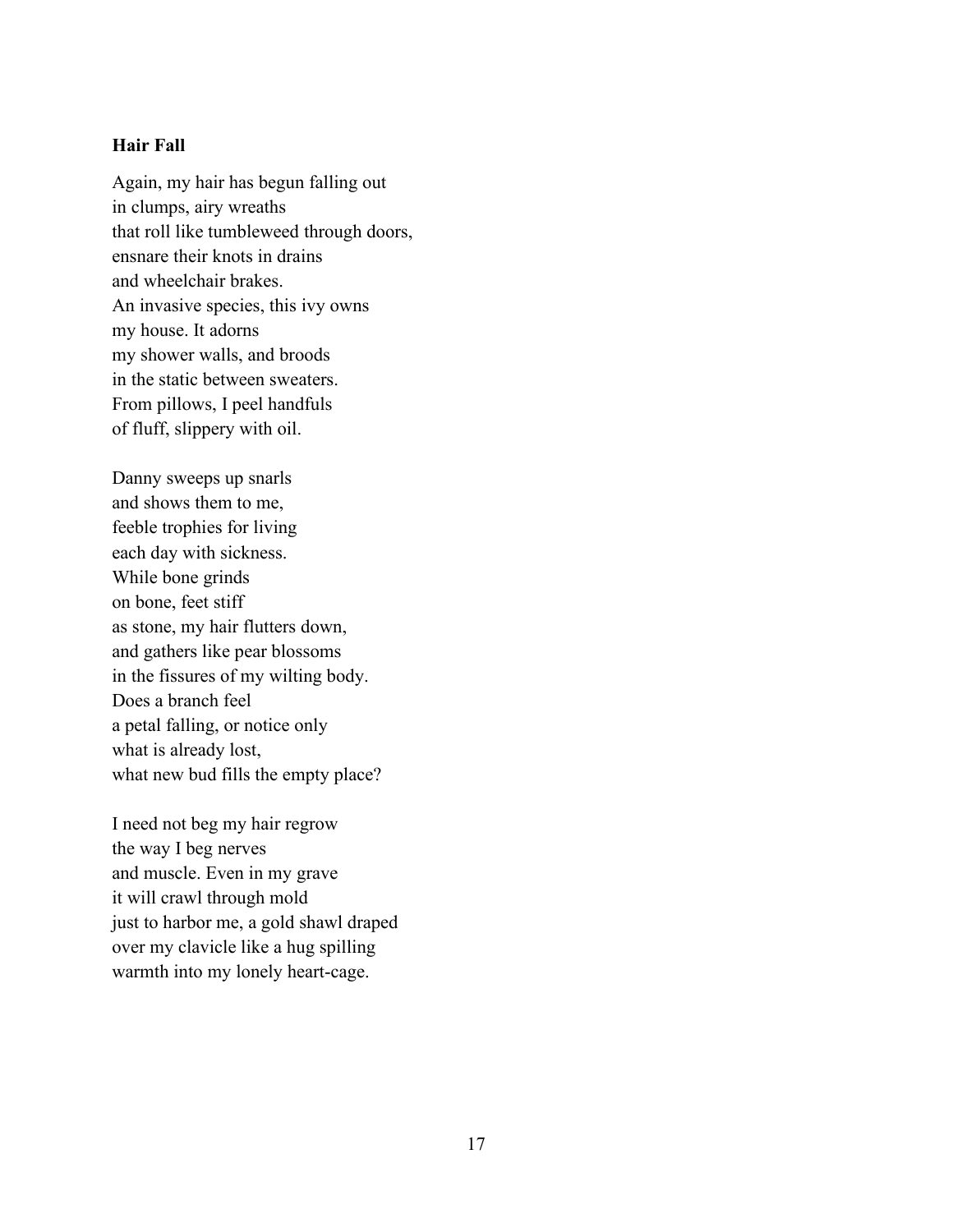#### <span id="page-23-0"></span>**[My Ancestors Speak From Unmarked Graves]**

There is a hill called Markadé, just a two-hour drive from Der-Zor. According to the testimony of Arab desert tribal chiefs, that name Armenians. The name "Markada" is derived from the Arabic word the said hill had been formed by the corpses of the Armenians**.** In fact, you will find the bones of the Armenian martyrs**.** On that same place the Chapel of St. Harutyun was built**,** in 1996, on the relics of our chapel**.** 

A little farther, there is a large cave called "Sheddadié." Again, according to the testimony of Arab desert men, that name derives from gendarmes had brought the Armenian deportees, had packed them into remained only the bones of the Armenians reduced to ashes**.**..

Those, who come to Der-Zor, do not go back without seeing to those places. But the **names** of these two localities, Markadé and Sheddadié, were given by the desert Arabs, who had witnessed the from the Turkish murderers and find refuge, **naked and** hungry, at the Arab desert Bedouins. The latter had **tattooed with blue ink** the faces of Moslems and had kept them for years**.** Most of those Armenians had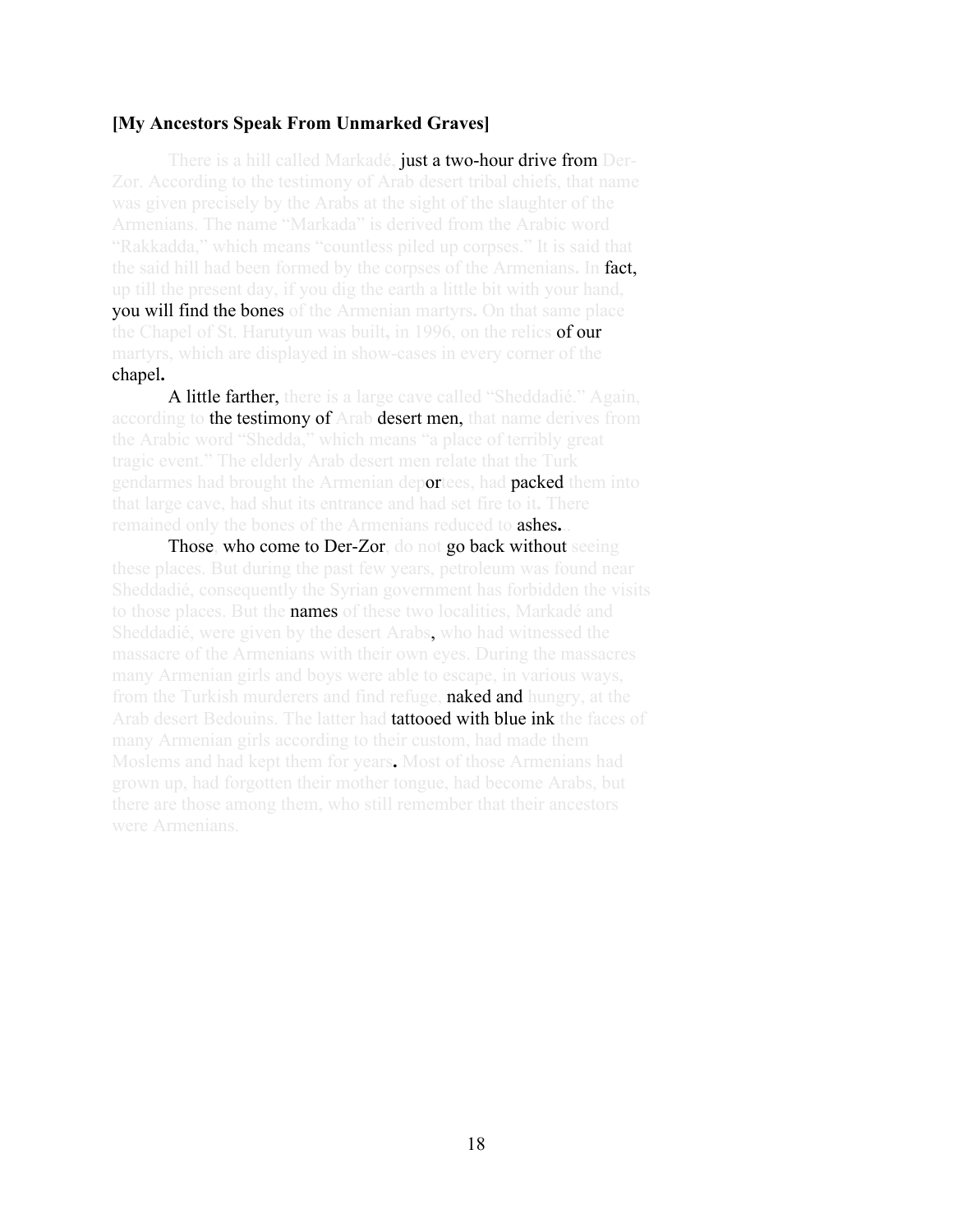#### <span id="page-24-0"></span>**[The Dead, Floating Toward Syria]**

My father's father, Hakob, was forcibly deported with his parents in the days of the Armenian Genocide from the village of Karmounj, near Yedessia. Going on foot, hungry and thirsty, sunscorched and exhausted, they had reached Der-Zor. There the Turks had started to cut off the **heads of the** Armenians with axes and to throw them in the Euphrates **River**. It is said that the water of the Euphrates River was colored red by the Armenians' blood. My grandfather Hakob had miraculously escaped the slaughter. An Arab **desert man** had taken married **a girl, an orphan like him, and they** had had three sons and two daughters**.** The three sons had named their firstborn sons Hakob in honor of their father**.** So, my name is also Hakob after my grandfather**.** 

**Our large** Moutafian family, numbering 25 **souls**, lives up till

in Der-Zor. The Armenians are in good friendly relations with the local Arabs. The latter are very kind and hospitable people. The Arab **desert** tribal chiefs often visit us**.** They always remember and tell us the narratives about the Armenian deportees they have heard from their fathers and grandfathers, about **how** the Turkish gendarmes had brought them and had thrown their corpses in the Euphrates River. That is why the Saint Martyrs' Church-Memorial complex dedicated to the memory

the testimony of Arab desert men, that name derives from the Arabic The elderly Arab desert men relate that the Turk gendarmes had had shut its entrance and had set fire to it. There remained only the

to those places. But the names of these two localities, Markadé and massacre of the Armenians with their own eyes.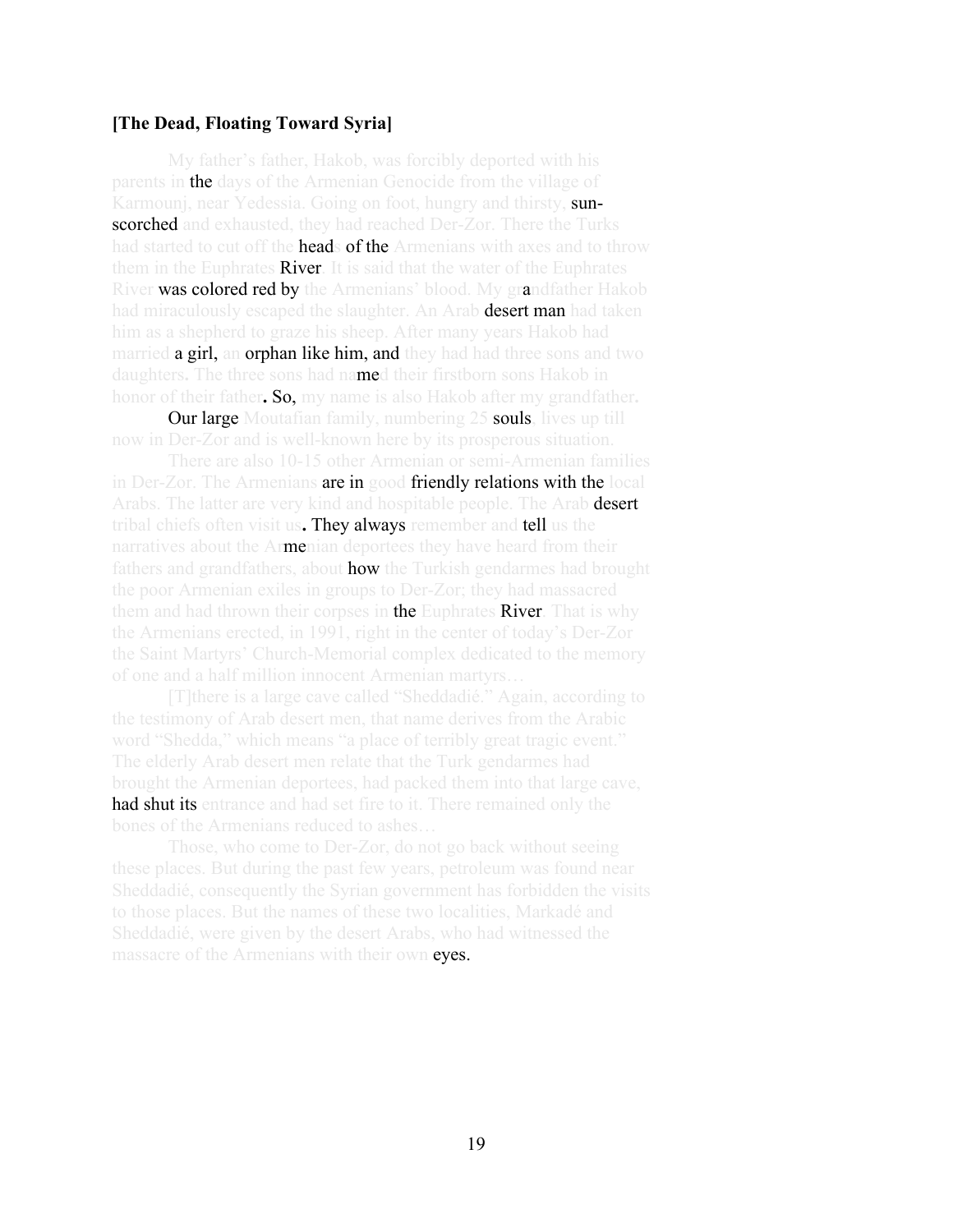#### <span id="page-25-0"></span>**[A Survivor, To Her Savior]**

Gevorg akhpar was seven or eight years old during the Armenian Genocide, and now he **remembered** quite **well** how they took away his father, how they kidnapped his sister (my grandmother), Verzhin plunder, pillage, crying, and wailing. He remembered the corpses of Armenians on the roadside on which carnivorous **birds** were feeding.

up and down the house several times, watched the house where his mother had given him birth, where his childhood had passed. It seemed to him that there was a piece of his soul in them. A bleary-eyed old man was village**,** where his sister had been married to [that] mukhtar**,** was not far. enter any house to eat something**.** He took a deep breath; "God, help me," That was the voice of blood, which **spoke** in them. The moment their

The old woman got confused. Her pitcher in her hand, her frozen Their feelings were all upside down: they wanted to rush to each other, to hug each other, kiss each other; **how long they had missed** each other, but something to each other; they understood each other. They would meet in the darkness of the night**.** 

The ninety-year-old woman kissed her grandchildren for the last time**,** put them to bed and walked out of the house where she had lived for fifty-seven years**.** Grandma Verzhin was in deep emotion.

Her memories went back for many decades. She saw a nation which had taken **the road of death**. She began to shudder. She closed her flowing **blood. With closed eyes** she saw how Armenian maidens were being raped. She saw how**,** enchanted by her beauty, they had taken her away from their caravan, while she was crying and struggling: "No, I this time it was her brother. Verzhin shivered and came round; she regained her consciousness; she walked, leaning on her brother's arm**.** She walked, carrying the cross of the Armenians on her shoulder**.** They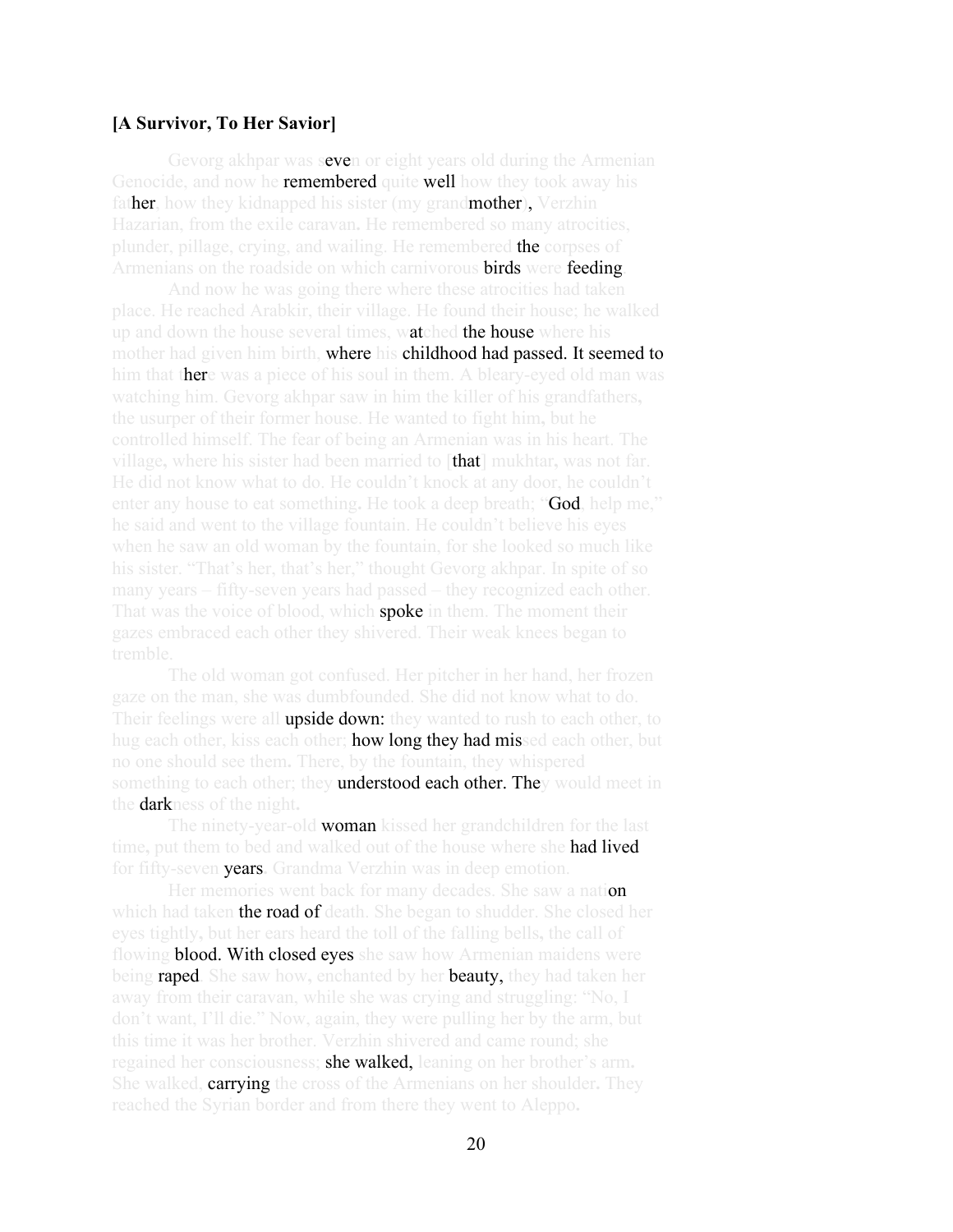When they asked her why she had come, what she had seen, she would say: "What shall I tell you, son, I've seen a lot**.** I'm over one hundred years old now. I'm from Arabkir. My **husband**'s name was Khacher. From him I had three children**.** Two of them now live in Armenia with their children and grandchildren**.** During the massacre we day came, and they gathered all the males of the village and took them away**.** They did not come back, for they had been slaughtered. We saw a law gave me to the village moukhtar in marriage. I cried a lot but I but I said my Armenian prayer, I worshipped my Armenian God. I got news from those who **came and went** that my brother lived in Aleppo. So, I came here to die as an Armenian**.**"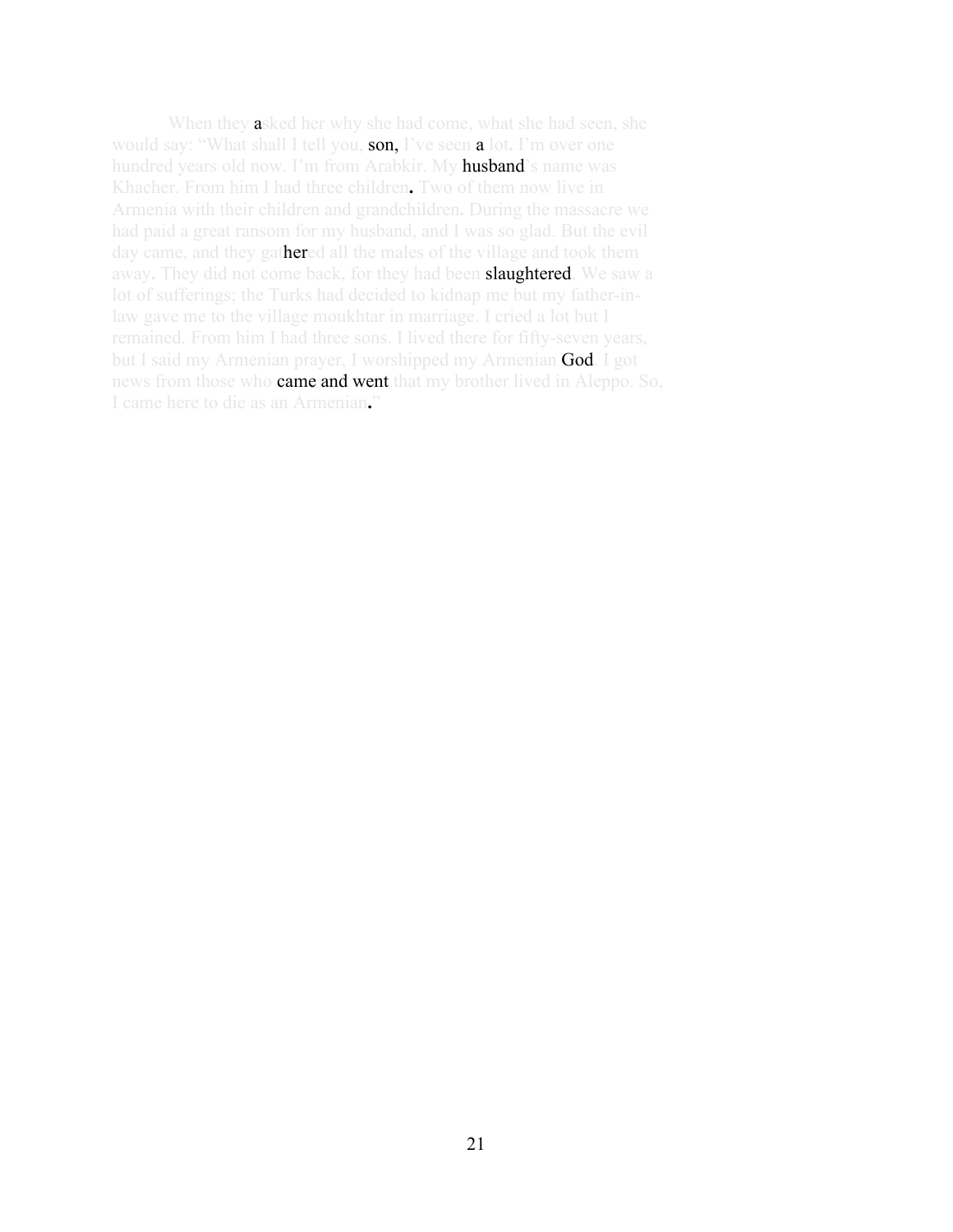#### <span id="page-27-0"></span>**Woman With The Issue of Blood**

At all hours, wine feathered through fabric, seeping, in sleep, through my shawl and bedroll. Between thighs, a dark iris swelled purple, pruny, oozing the black dregs of yesterday's grape, at all hours inking my skirt hem, at all hours, siphoning rosiness from my skin.

Twelve years unclean, I'd touched no one, been touched only grudgingly. When I brushed against that Nazarene's fringe, how many onlookers washed their hands of me?

All paused then. Nosing earth, I waited for stones to batter me, but instead my trickle slowed, coarse hands raised me gently. He looked a nobody, with crows-feet furrowed around walnut eyes, lips peeling in the heat. He but spoke, and my elders walked on, curved around me as water around stone, none touching, though their eyes lingered.

Who was he to call it faith my daily emptying of purse and womb, that final reaching for a crowd to hurl stones, crush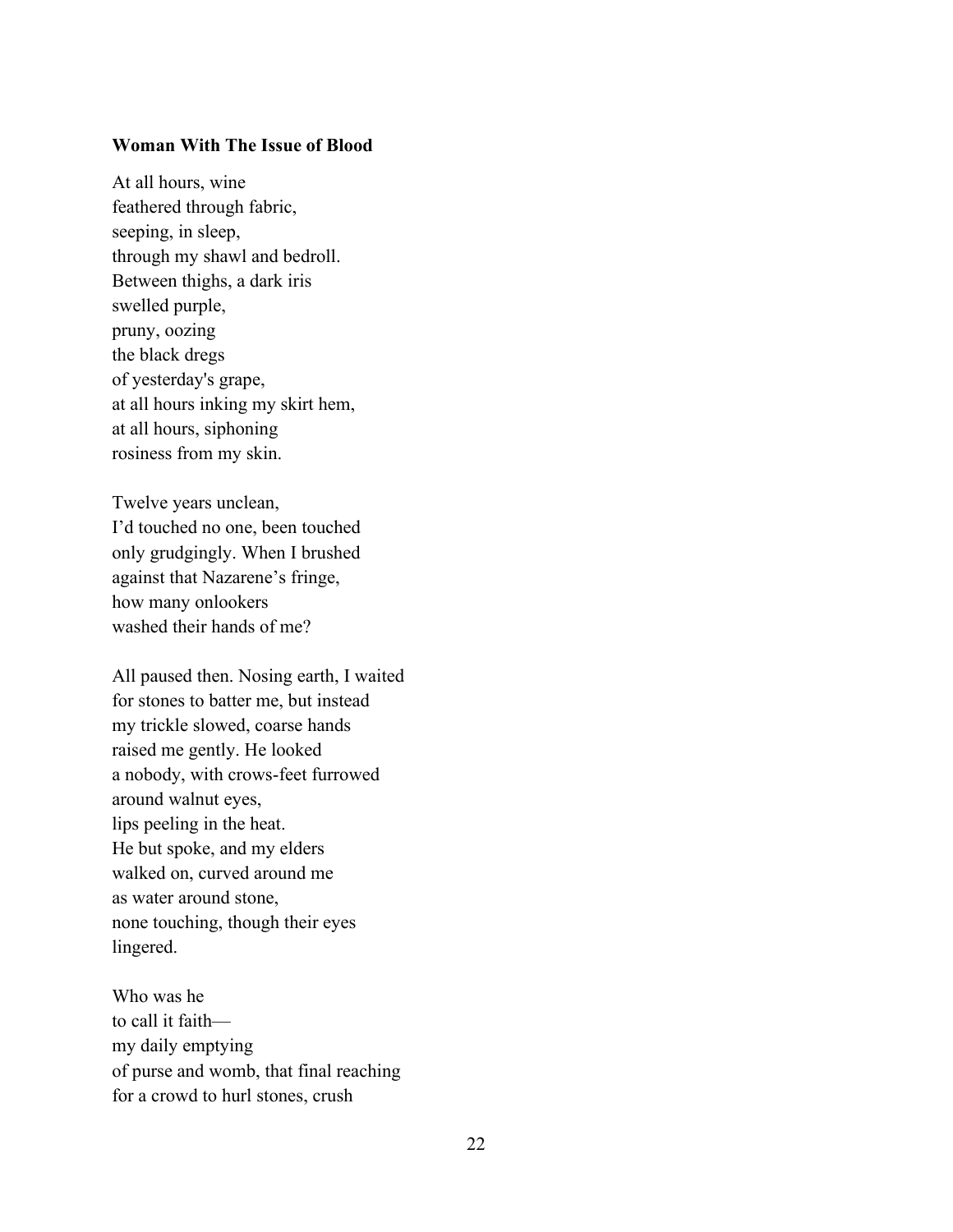my bones––anything just to stop feeling pain? I stood numb and watched the people crawl like bees, sun lighting up their edges, and the sky cloudless––clean and bare and terrifying.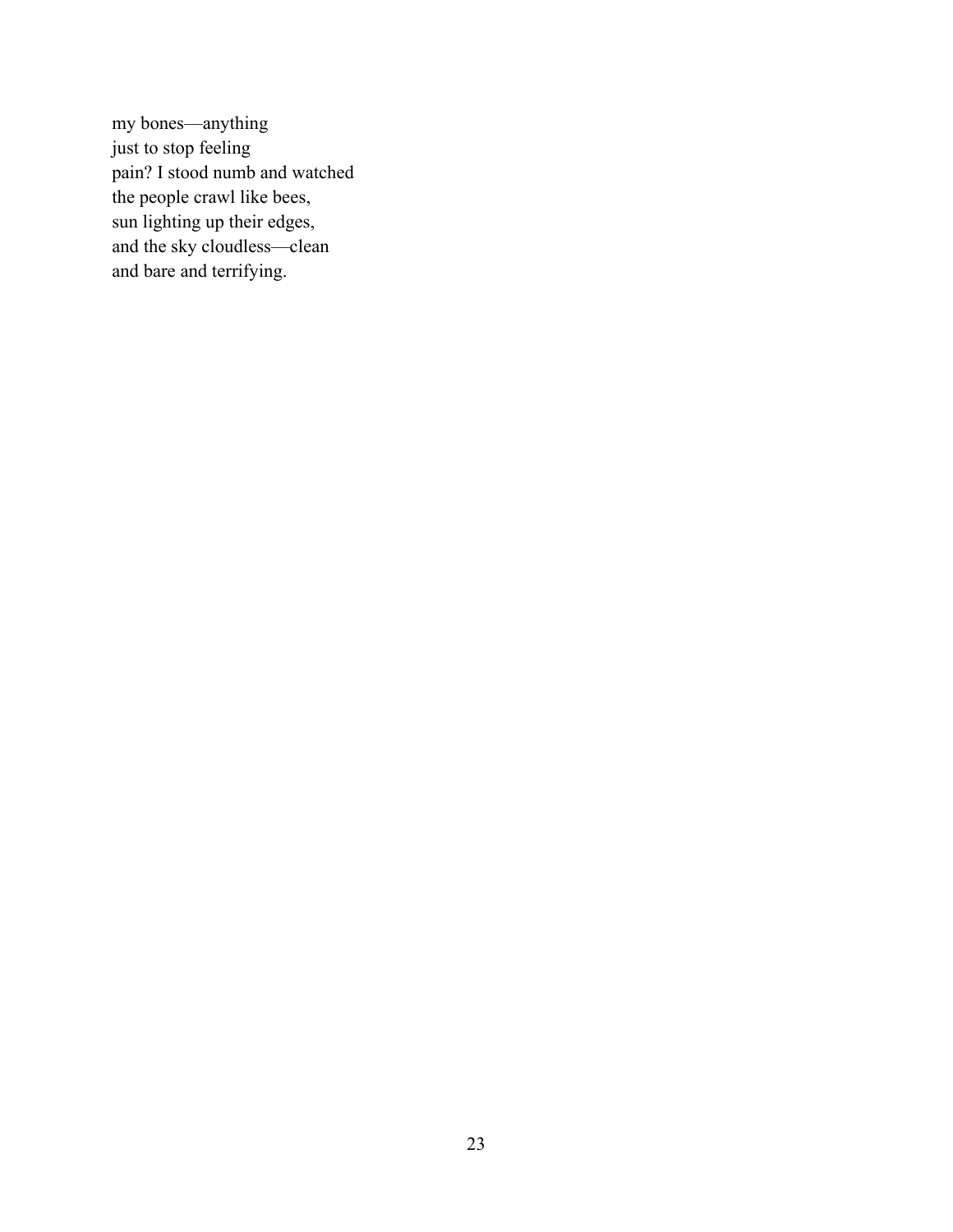# <span id="page-29-0"></span>**Walking Past Dusk**

A woman walking alone spreads her shoulders broad and struts bitch-glaring like she owns streets she's never seen. Swinging a bottle with the heft of a flail, she tells roommates to expect her at 11:38, selects at random her route, sometimes: "hide in hair salon," "hail a cab," "light up every button in the lift."

Tonight, she carries only her black belt heart, and rounds the same block twice, listening for footfalls. Earbuds silent, she hears only the hiss of hydroplaning, the city's breathing. The sky is a denim haze, empty of stars, and still as bath water or tea steeping.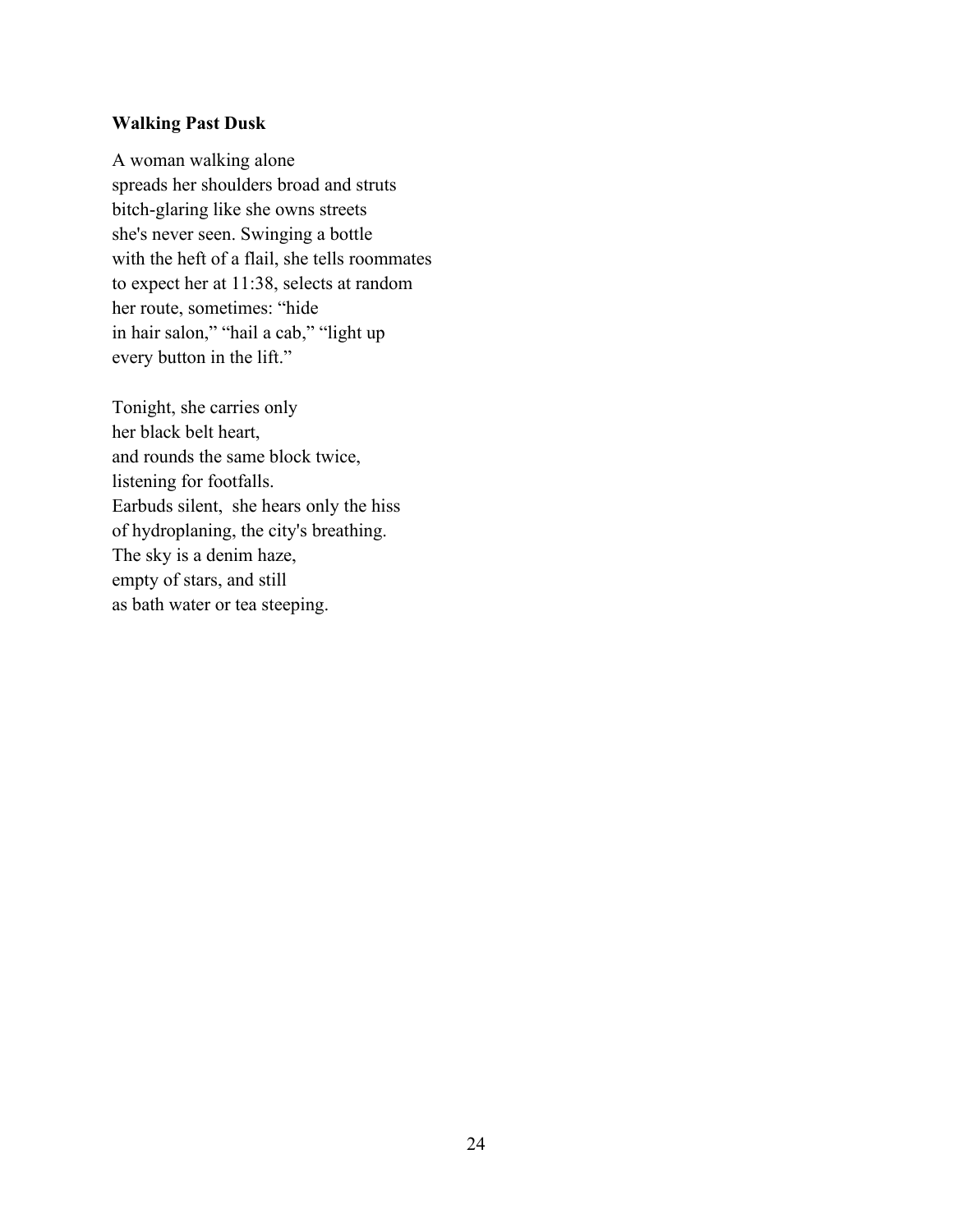## <span id="page-30-0"></span>**How She Sleeps At Night**

I. Mother

She pounds the mattress while her baby's squalling grates her ears. A fluffed pillow muffles the small caterwaul. And she stays put. Enough time, and her baby will learn not to cry as dogs learn not to bark.

II. Daughter

It's true, her eyes learn to skip over mother, a record needle bumping past a gash in vinyl, while her small pudge hands accept cake from nameless neighbors. Alone, she's kicking acorns dinging up those ruby

ballet-flats her mother throws out, or buying barbies at yard sales with nickels picked from gutters, 'till finally she's found by her who feels erased from her child's drawing, never wondering, *was it my fault*?

The child runs barefoot into wetlands behind the house, runs straight through brambles that snag and cut. She crawls smudged with earth and worm into the blackberries, crooning.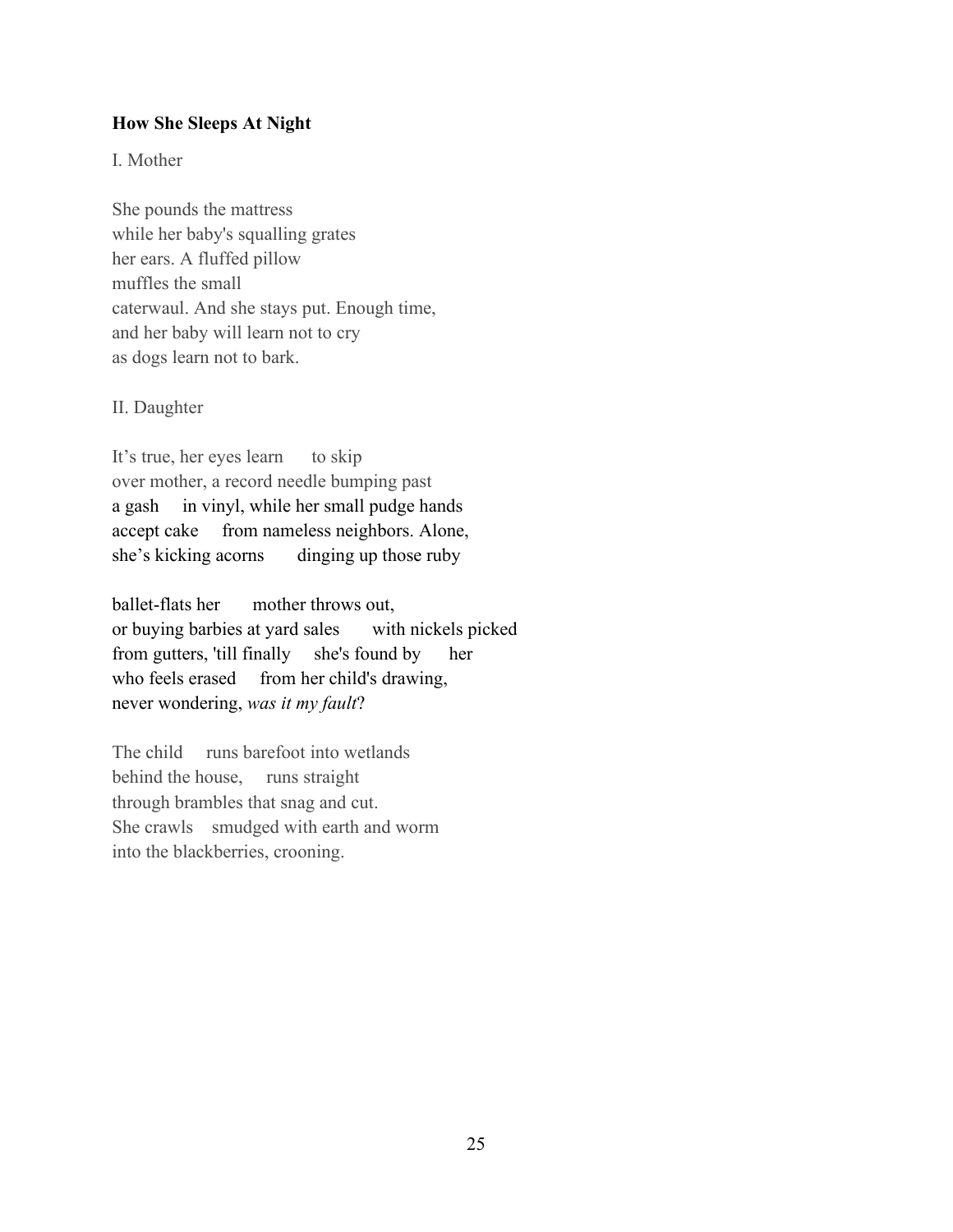## <span id="page-31-0"></span>**Concerto In C Minor**

The eighties: I am not yet born. In the country, my father plucks apples on a ladder while in a suburb, my mother listens to Rachmaninov, large-handed genius. Neither thinks of the other though both worlds teem with cat fur and acne, summer sneezes, and eighty-eight piano keys.

Perhaps, in another universe they never meet. She never teaches his hands to curve over black notes. Instead, she becomes the concertina. Never a doctor, he opens the sandwich shop, stays rat poor and happy. There is no ending: she never says *motherhood was a mistake*, never feels her spirit obliterated by a child's coo.

In that world, her soul expands to fill every building she enters. Like smoke piling above a candle put out, her fragrance seeps into drywall, and lingers in students' clothing. Her name is lauded everywhere, her opinion asked. At night, the moon gleams on her roof tiles like stage light, and neighbors breastfeeding in the cupped palms of armchairs hear for hours her heady vibrato, hear how she never stops singing.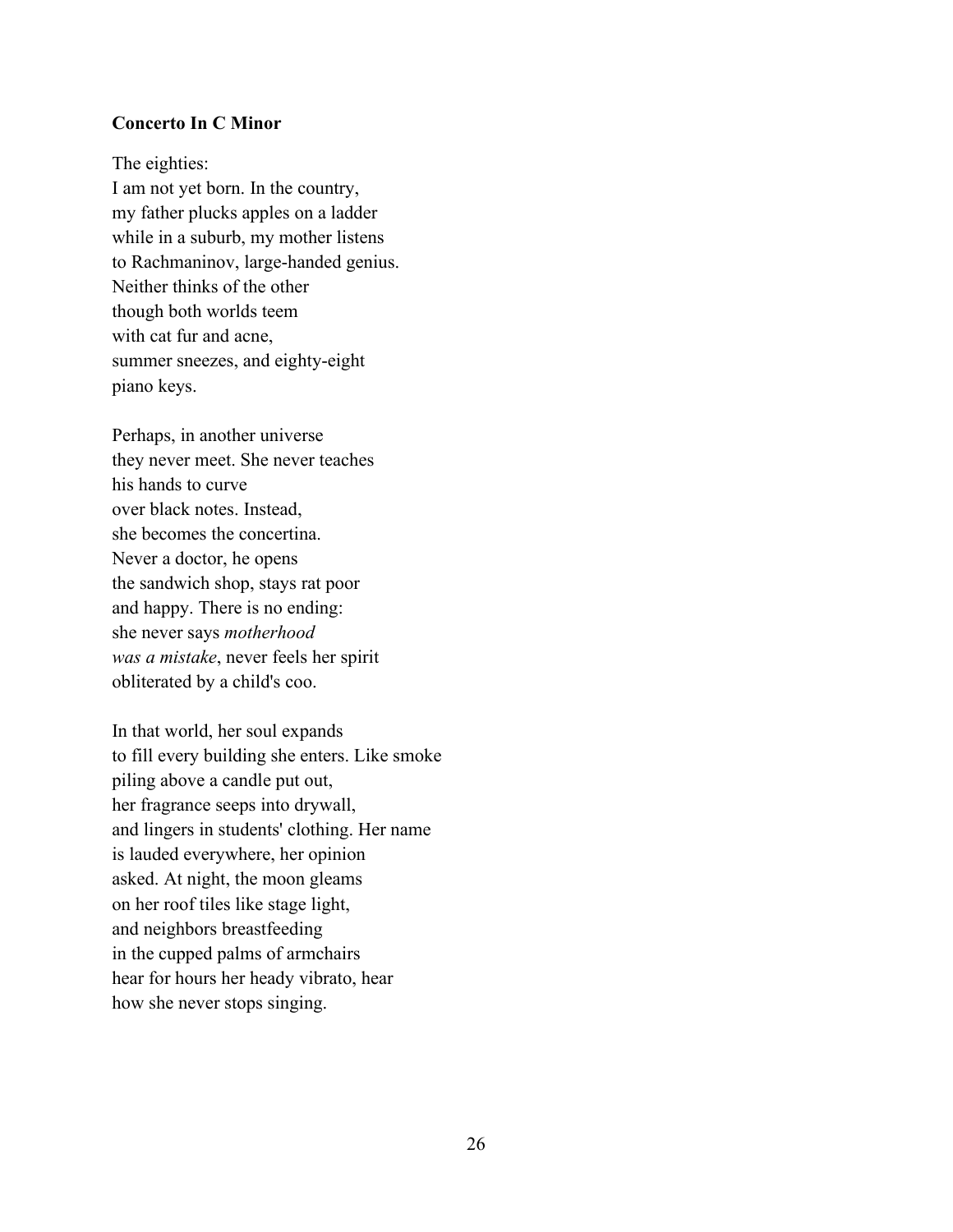## <span id="page-32-0"></span>**How It Was**

Did it begin with crockery shards on our kitchen floor? Your belt cracking my skin? Did it creep slowly like numbness or fat? There one day, long stretch marks squiggling a thigh, an ankle sprained with no cause? Did it begin with me saying no, or the silent yes of doing as bidden?

Or did it begin in April, your daisies eaten by rabbits while I waddled over shag, drooling, gnawing Granny Smiths and cheddar? Did it begin with the blizzards that froze engines, with the sludge smearing your carpet, my baby prints in your candle wax, rats clawing at boards beneath our house?

Perhaps it began with you sleeping in my bed, or me sleeping in the closet. Was it when I bit hard into your skin, and your hand lashed my face, that it began? And was it love or mercy that so tethered us?

Perhaps it began further back, with your red-haired brother who vanished from conversations, magnolias on your mother's coffin, she who poured her father's bourbon down drains? Him, the World War soldier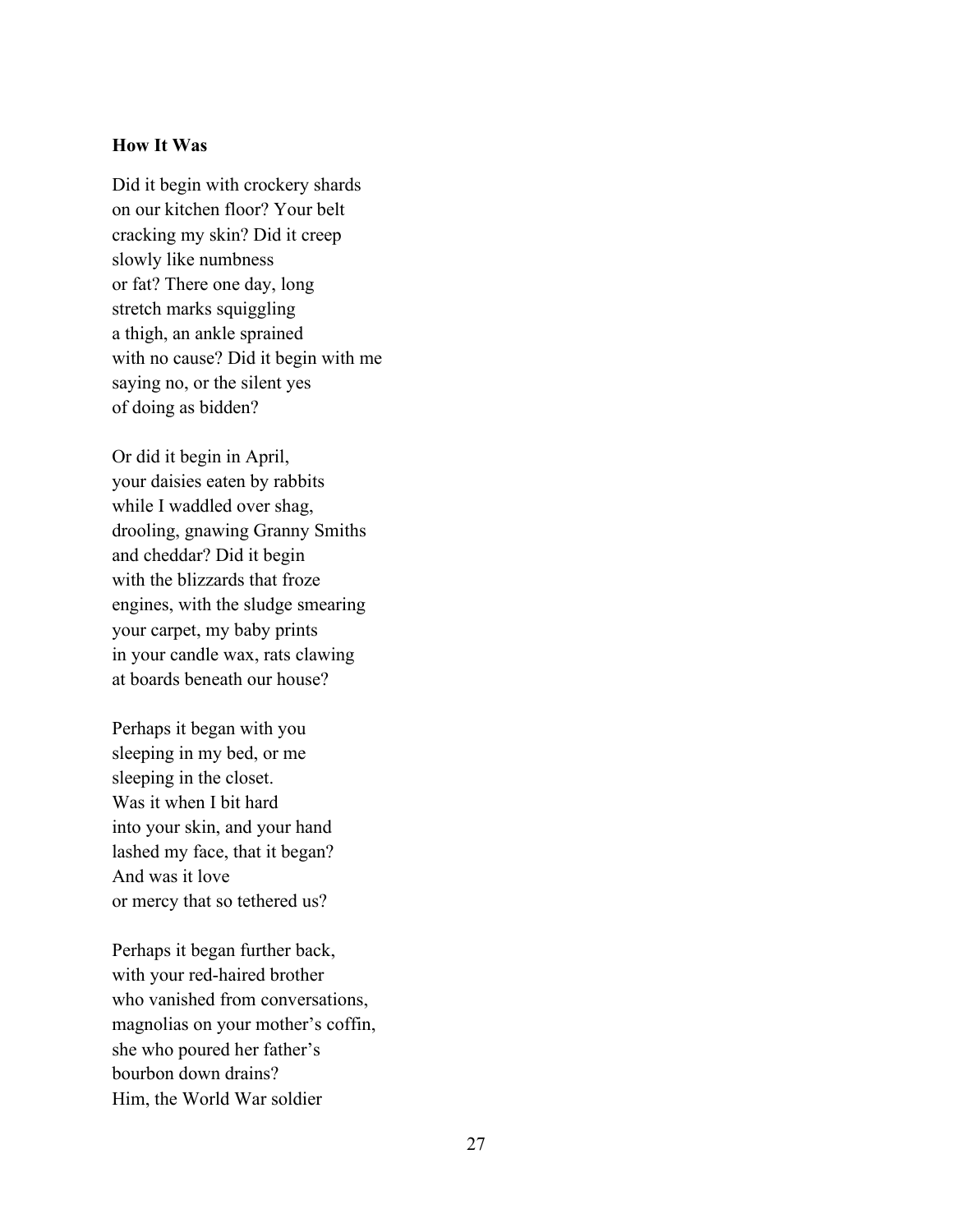stranded three years on that nameless island only to find his wife had married another? Was it Greatgrandfather fleeing Armenia on foot?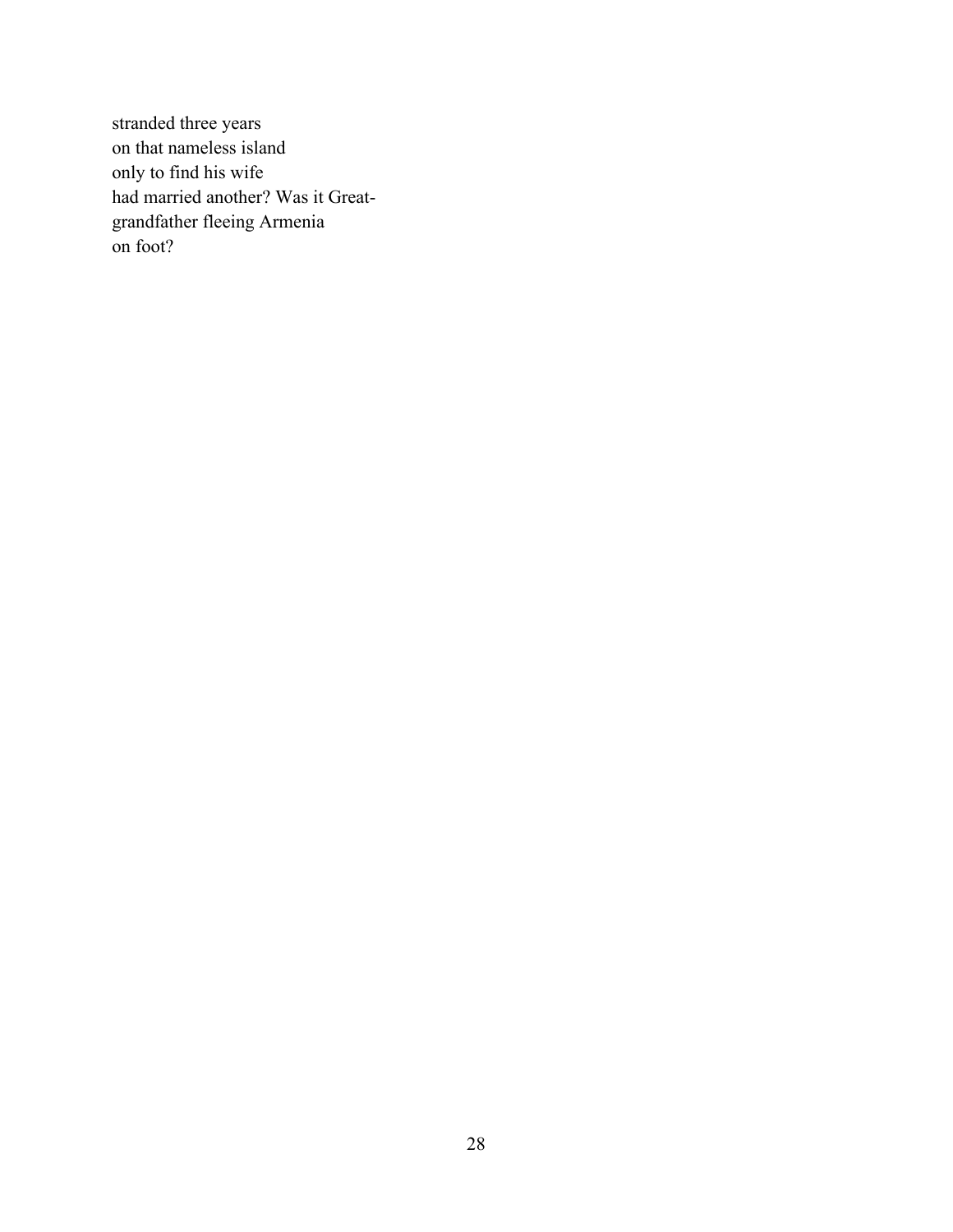#### **Red Cedar To The Gardener**

You've fed me water from a tube, cut Maisie's name into my coat, and buried your cats between my roots. I swallowed them the way I swallow fungi and toxins, your water it is all too much. But I devour every gift, and if I could speak your language, I couldn't say to you *I never wanted to be fed*. Not while I guzzle your every breath.

In the loam, I crawl comfortably blind, my clawed feet twining with sisters, trading sugar for minerals. I hear everything: tirade of wind, toothed machines, wires buzzing–– the silence of soil. I love the quiet, feeling my way around stones, dipping in and out of the water line.

As root rot creeps into me, my flat fingers turn umber and drop dry at your feet. You hear none of it. How should you when you hardly hear your own body speaking? You shovel and groan, knead your supple boughs, or plant yourself against my skin and prattle like a tireless brook, or look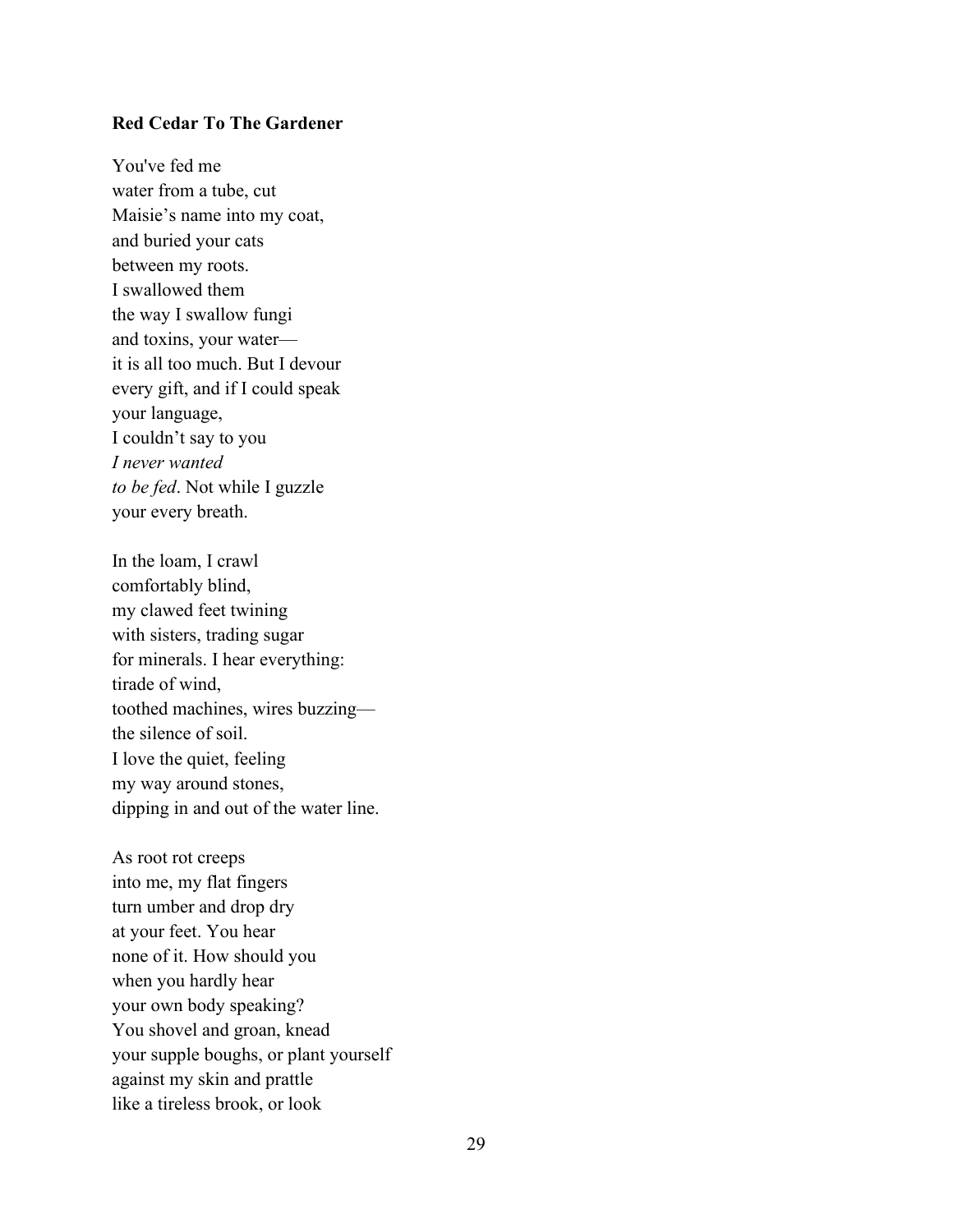for God in your bark pages. Many days, our shadows have melded like clouds, growing long over the grass.

If I could speak, I'd tell you there is nothing sweeter than to live on this earth sipping water with you beneath my curved arms, slender crook-staffs herding sun.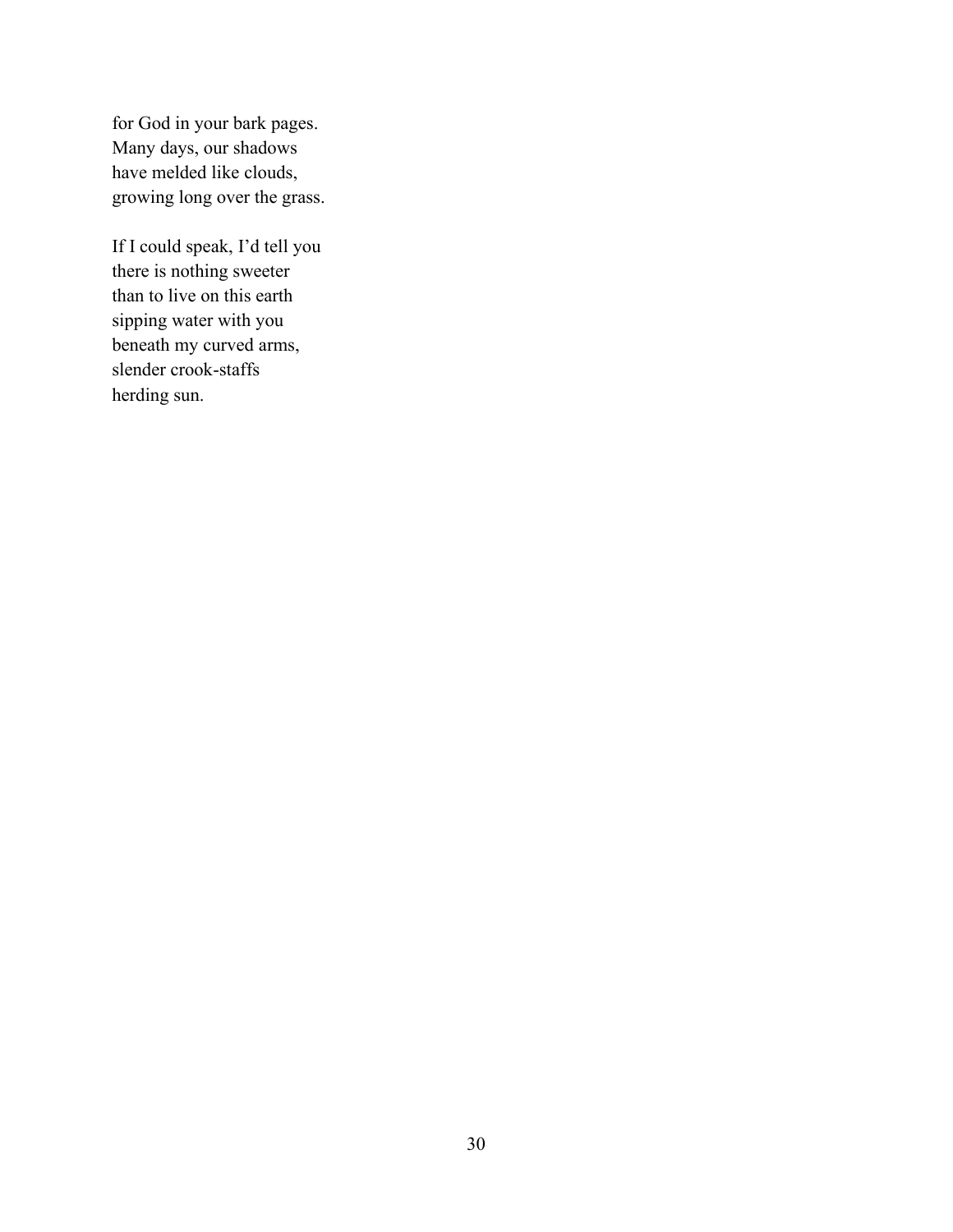# <span id="page-36-0"></span>**Sisters**

Ever since the rage water ate up our pine ground, we've grown slanted, our torn up roots weaving into one another: a thousand grey-brown fingers that cinch tighter under the heft of our leaning trunks. Bent crooked, our mossy necks press skyward, refusing to sink where the river surges against our roots, eating silt, eating grubs, black mud. In fog, white envelops our branches.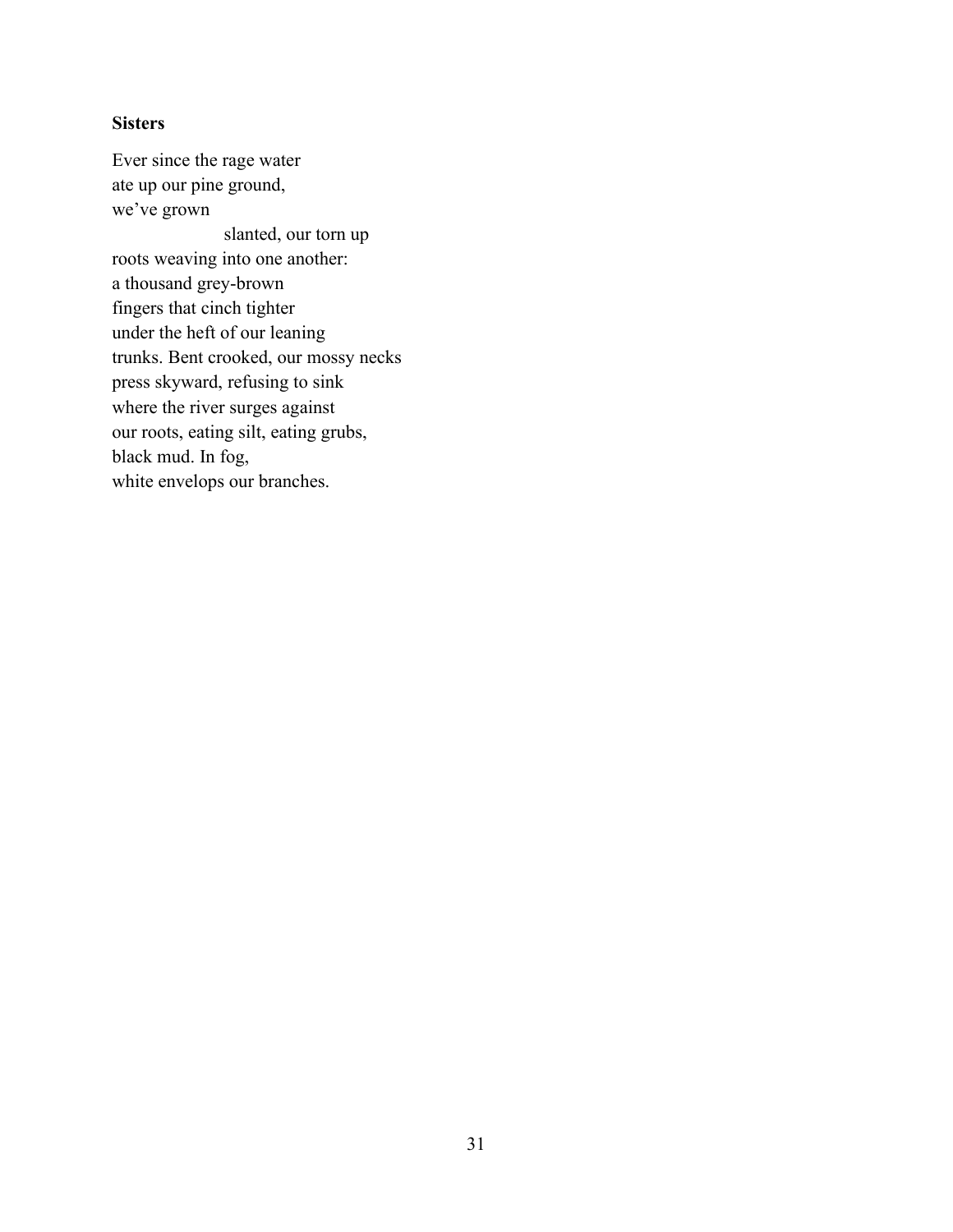# <span id="page-37-0"></span>**Our planet angles her curve toward shadow**

outside branches snag the sill birds peck seed then flash into wind silence overhangs houses and schools as the last light trickles below the tree-line

we set our clocks forward as if more time were enough

candles burn longer into night mildew blackens window panes where beetles curl and die with twilight

leaves drift apart like sisters their once-warm colors melting into sidewalks and imprinting there like ghosts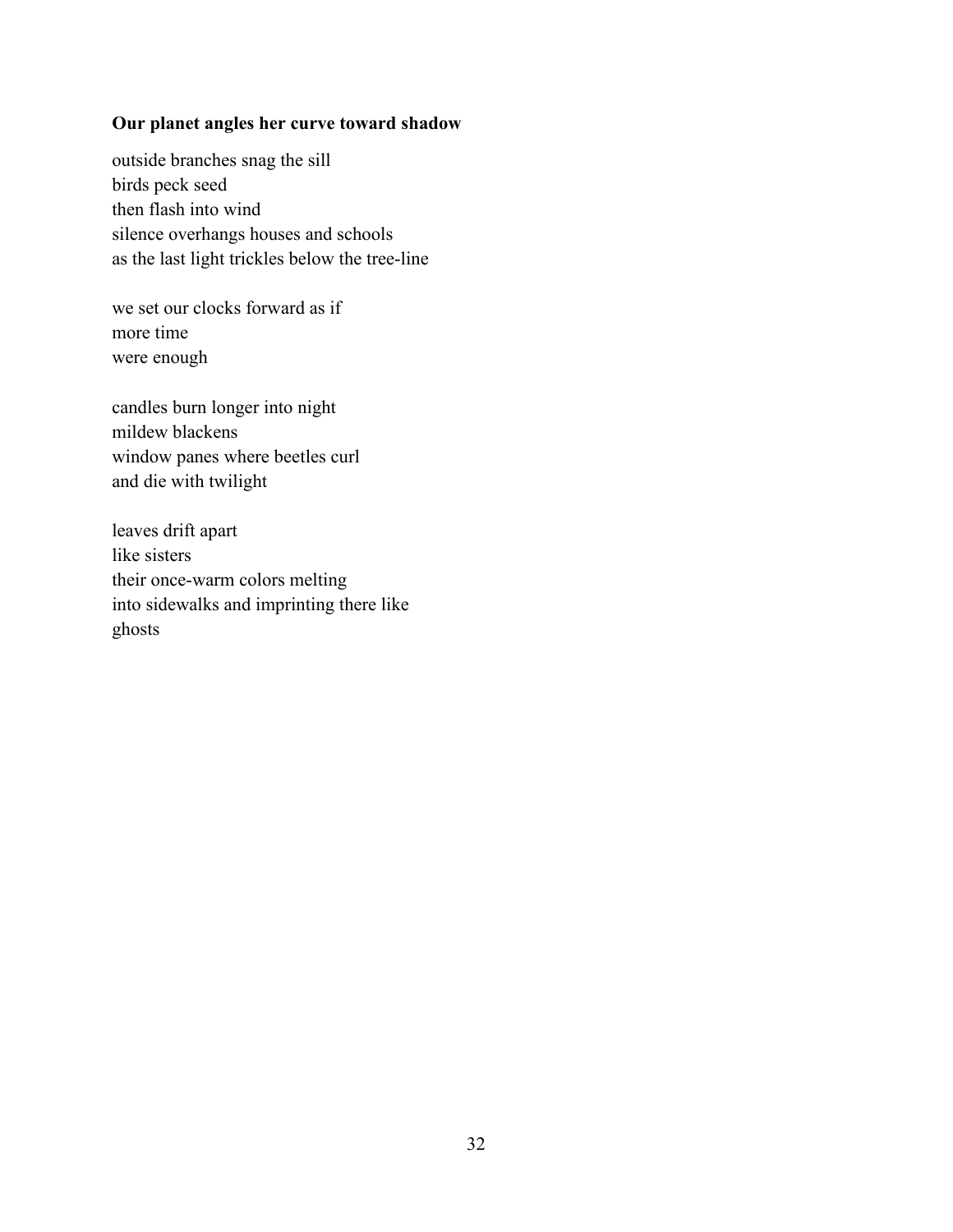## <span id="page-38-0"></span>**Rabbit Shelter in Autumn**

Why this breakneck beating here, these headlong moth wings fluttering under skin, quieter than breath clouding a window? When I sit at the pond's edge twirling spotted leaves, and stand sudden (birds *caw* into mist), my heartbeats mimic the whir of wings.

Not a sound, but vibration: as when I lie, my ear on the cleft earth listening to her hum, rabbits bounding, wind droning against brittle sage––*woah-woah*, sounds so soft it's easy to miss their muffled pulses.

I scoop the black one from her pen (french lop), her itty countdown drumming while she tucks her head, grips my wrist. Her long foot slips, hind narrowing: who will stop her fall, prey-animal, who can slow the agitated heart, pattering wild, pattering hushed?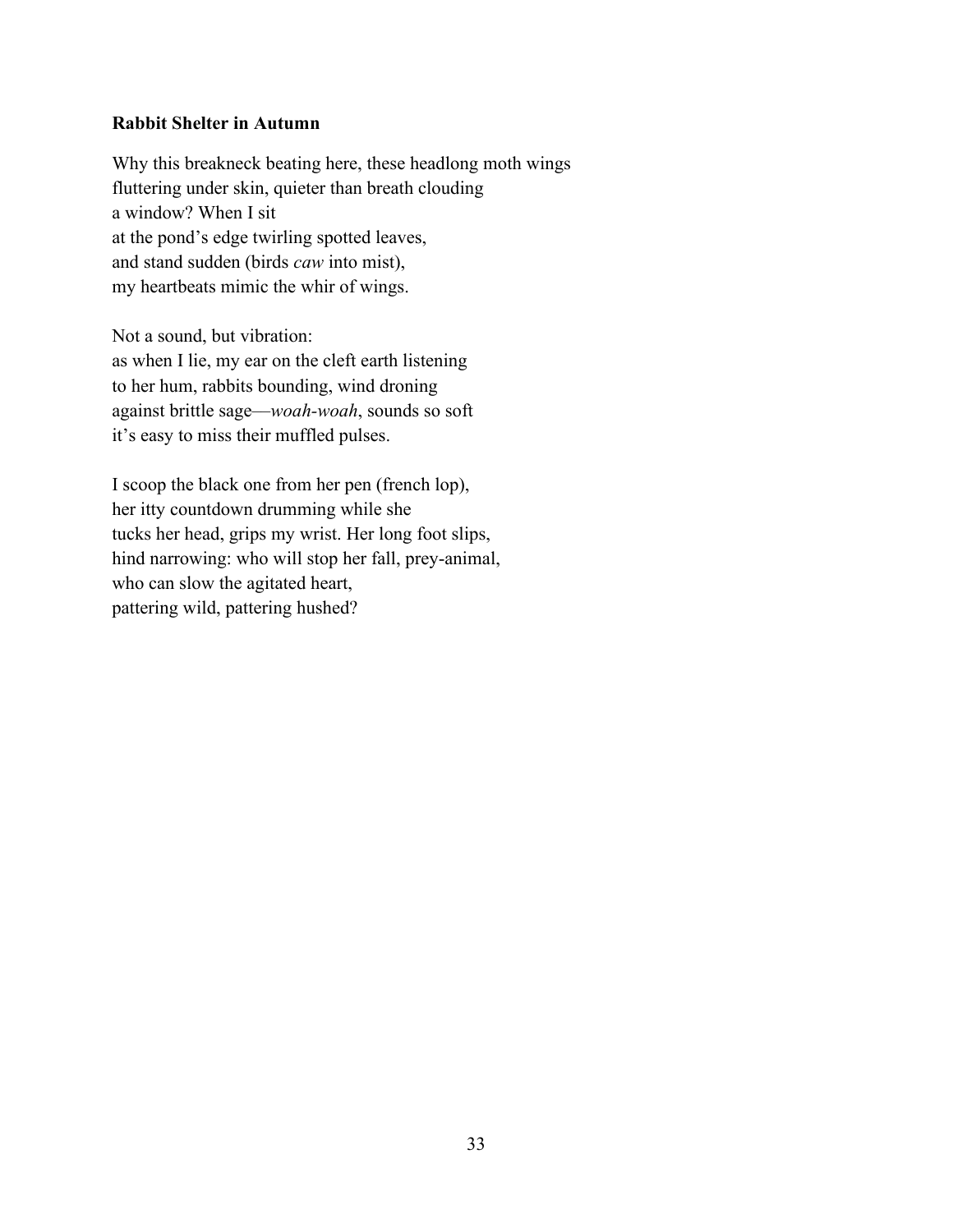# <span id="page-39-0"></span>**Dear One, Floating in My Calm Round**

You must have heard my dumb sobs muted by a dim under-water thumping like far trucks passing. You leaped a little with each heave.

Soon you too will wail like this. Your first cold breath will sting your lungs (parched pink by fluid clearing), and the quiet–– white peaks pricking a black sky—that alone will leave you squalling for days.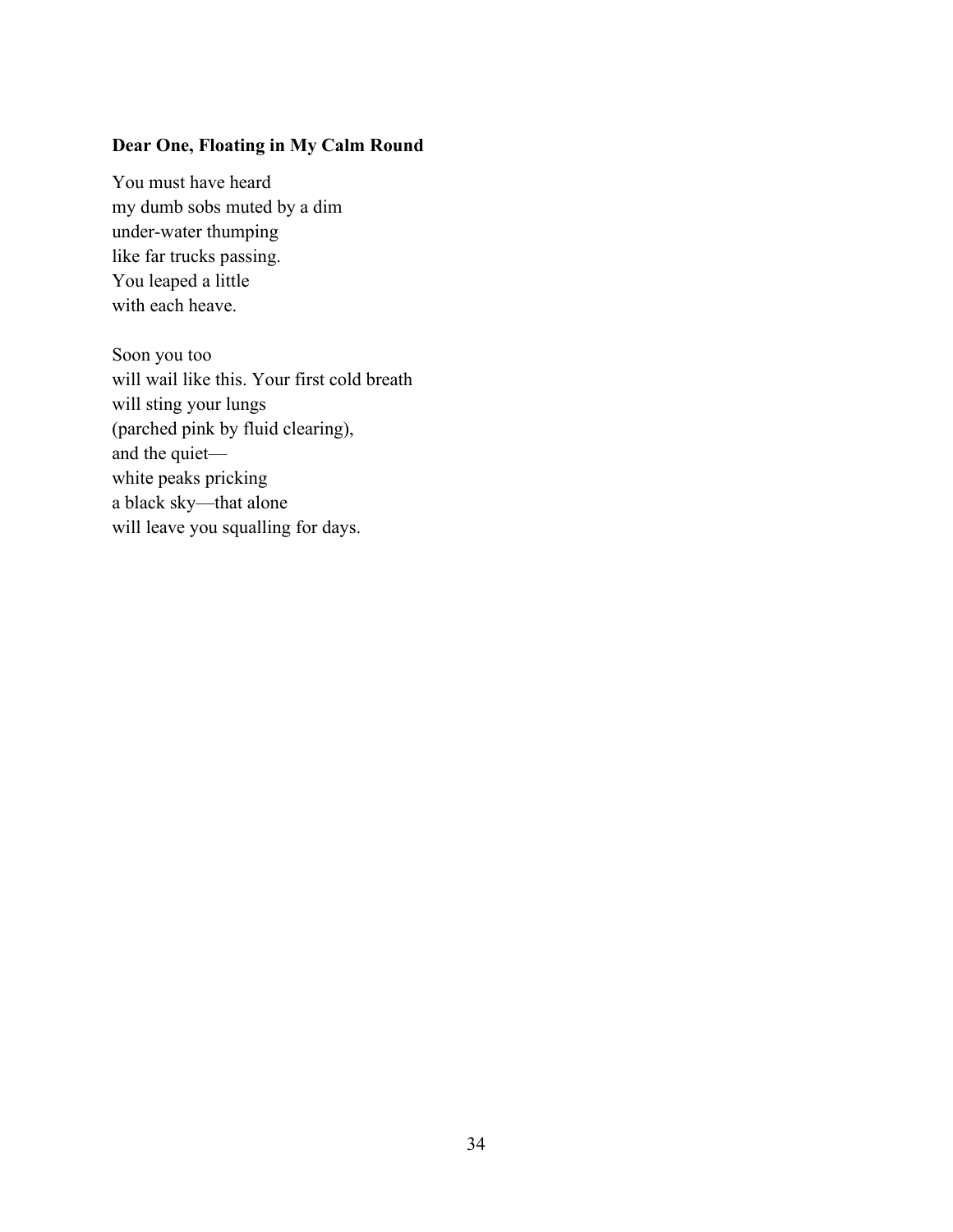## <span id="page-40-0"></span>**Rosa Bonheur, Her Ménagerie**

She chopped her hair at the chin, styled it wild like cuts on the men

she out-drew. Her language grew from the sounds of animals she knew

in childhood. Like so: ass begins with A, blackbird with B. Later on, real hoof-prints smeared

the floors of her home, which she filled with goats and chickens, canaries and quail. Their molts

warded off guests, society's mess. In everything, there was fur, left for her like little winks

atop buttons of paint she'd spill while staring too long into sheep's eyes, obsidian wells,

or after sinking her palms into their matted wool. In everything she knew, there was a soul.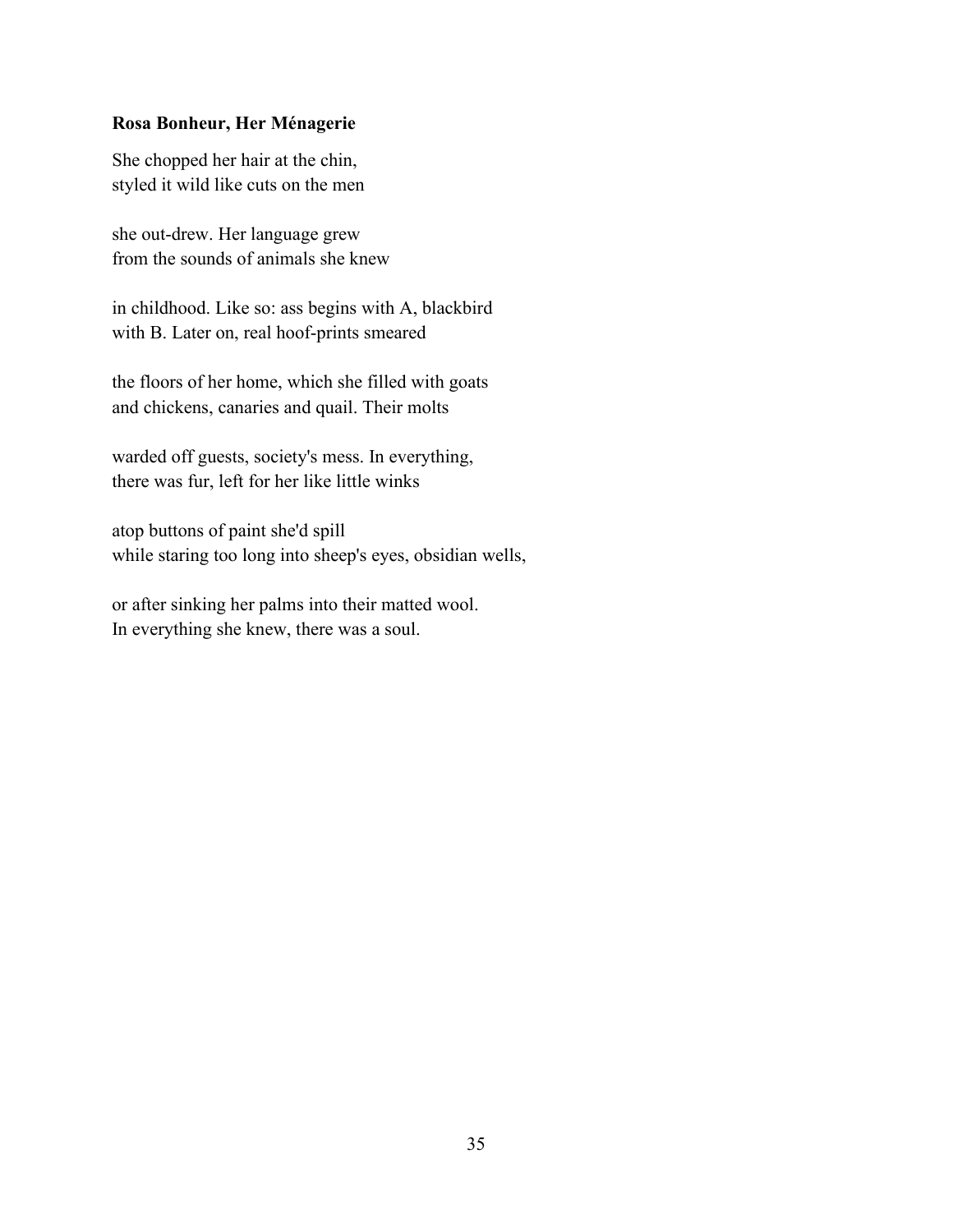# <span id="page-41-0"></span>**Carpenter Bee**

O, small thing lying in the pavement crack: exoskeleton of black, wings like window-panes glinting in soft light. I lift you white-fingered from the ridge of ant dung, weeds, detritus––

In the hollow of hands split by over-washing, you settle like a street penny borne home to bumblebee fuzz and hornets,

shaved wasps preserved in glass little jagged-limbed paintings–– so that when bees stop falling I will still remember.

> Ruskin kept insects in bottles, shelved moths among books and flowers while the aroma of wild garlic bled into pages,

> into insect bodies and upholstery fibers. In his house I saw myself reflected: the compulsion to carry home the whole earth.

O, small thing lying in the pavement crack–– today I find your body peppered by wind, limbs strewn apart from thorax, split head, the four wings like scattered glass. No one will notice. Tomorrow you become part of the earth.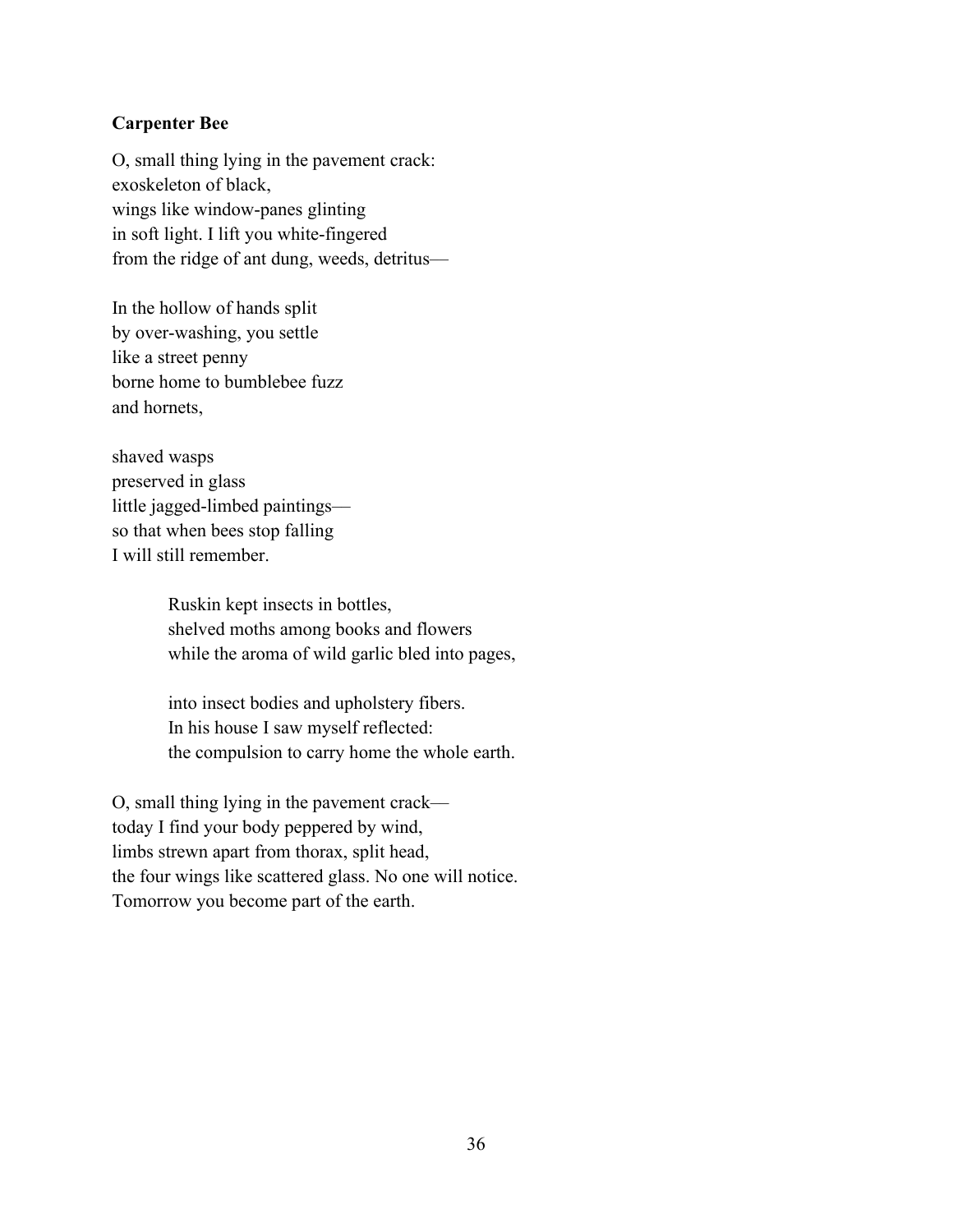## <span id="page-42-0"></span>**Daughter**

When you died, words grew hazy, changed their meanings. Now

grief is a dry riverbed, desolate with shells and echoes of birdcry or the wails we made in your place.

Shell is what's left when a body shrivels: collected in smog, a permanent testament to impermanence.

Smog is my mind on migraine; nebulous, it is the nameless pulp of you, never born.

Daughter you were gravity, a cosmic glow accreting lucent skin and heart thumps, sable hair and self.

Self is the breath I leave floating as I rush alone from grief to grief.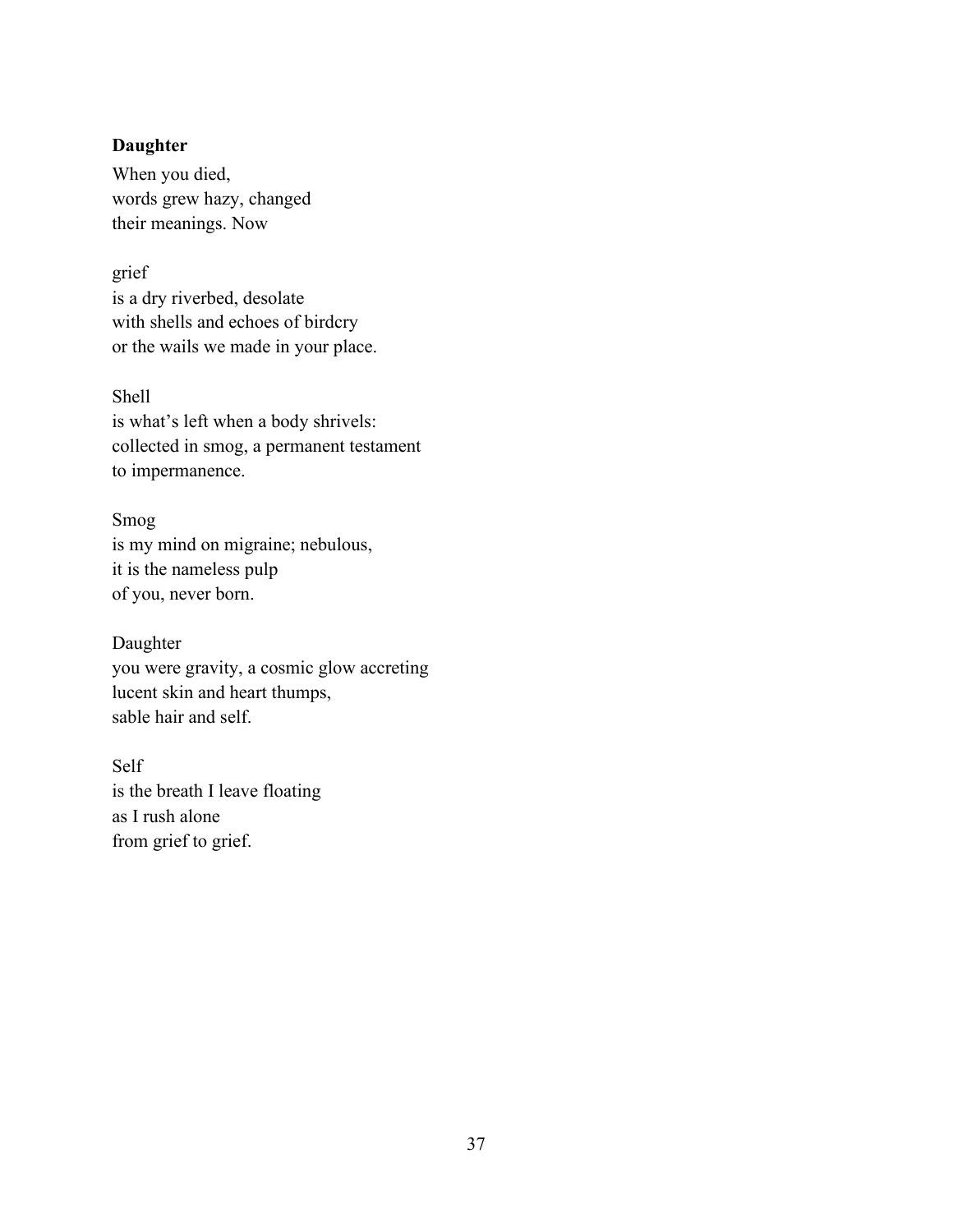#### <span id="page-43-0"></span>**Walking Alone**

I watch chickadees scratching at the cedars. Walking barefoot through weeds, or over sun-cracked earth, I crave sleep. Under cottonwoods I hear creaking like the slow opening of a door at night.

> To hamper sneaking, my father once pulled my door from its hinges. So often he'd lay with his bald head furrowing my quilt, the weight of him holding me until still.

Mallards splash into flight when I walk near their water, bleating like gleeful girls. Sinking my naked toes into moss, chilled sponge, I walk through thistles and nettles. I let them raze my raw skin.

> If caught laughing at night, I slept on grainy concrete beside our hatch-back, spine rigid, my ears probing for the door's soft moan, my father's mild tread.

Some days now, my terrier will seize and fall from the couch, his legs stiff and shaking, those sepia eyes bulging with alarm. I will hold him until still. Still, I hear doors creaking in the trees and in the night, and still, I miss my father.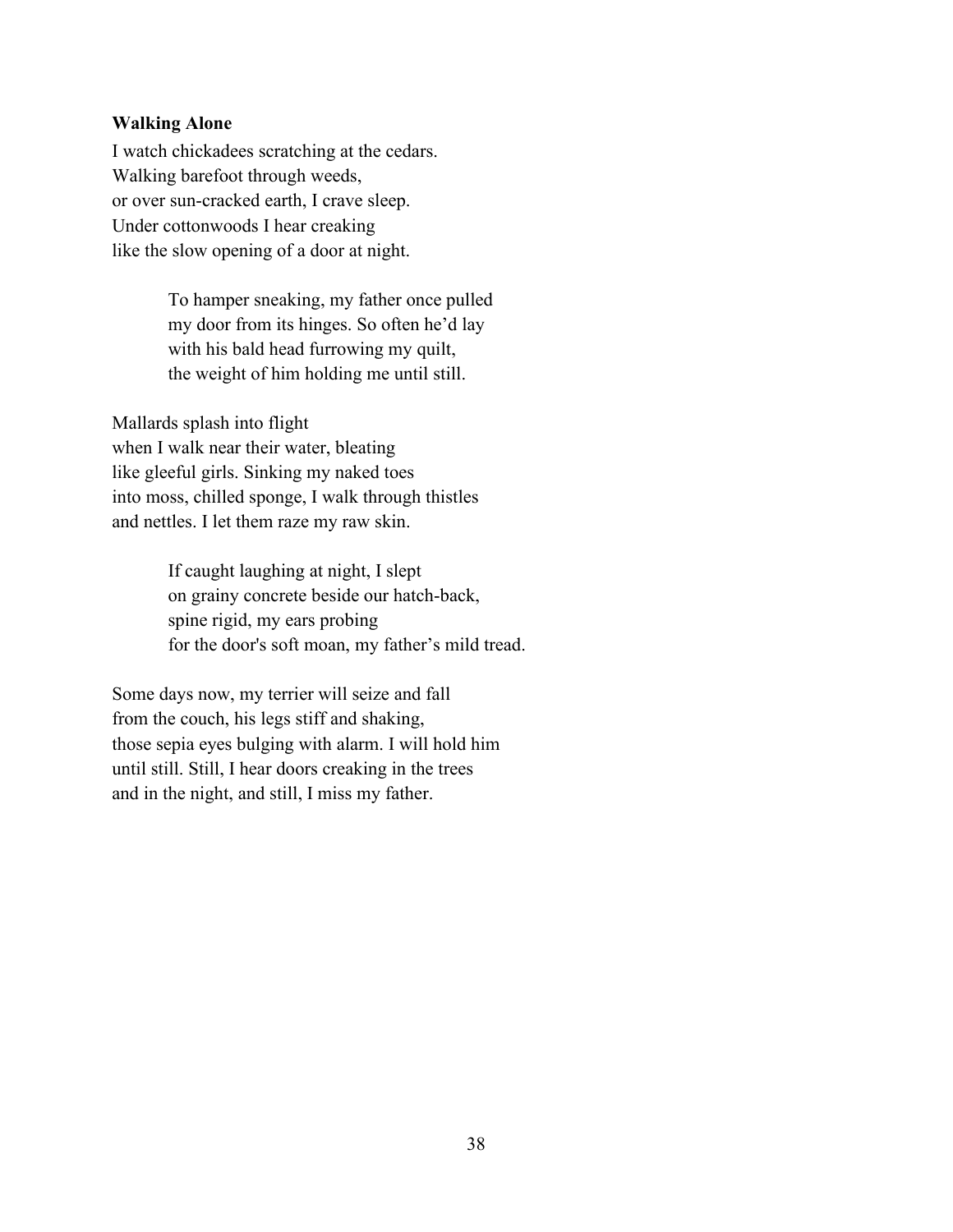# <span id="page-44-0"></span>**Holding**

He comes to me with coral tongue. Paws the size of thumbs scratch at my frayed pant-leg, a good dog. Dark coffee eyes, he huffs for a glimpse out the high window. I lift him, cradle his small bum in the crook of my arm. While his eyes rove zigzags over thistle and canola, his stiff ears twitch at thrushes nipping among leaves. The hollow in my stomach shrinks: hours scrubbing tiles, pining for the door's lisp, my husband tripping over the step. For a long time we watch–– the dog and I––how the Idaho wind sends weeds barrelling through the yard.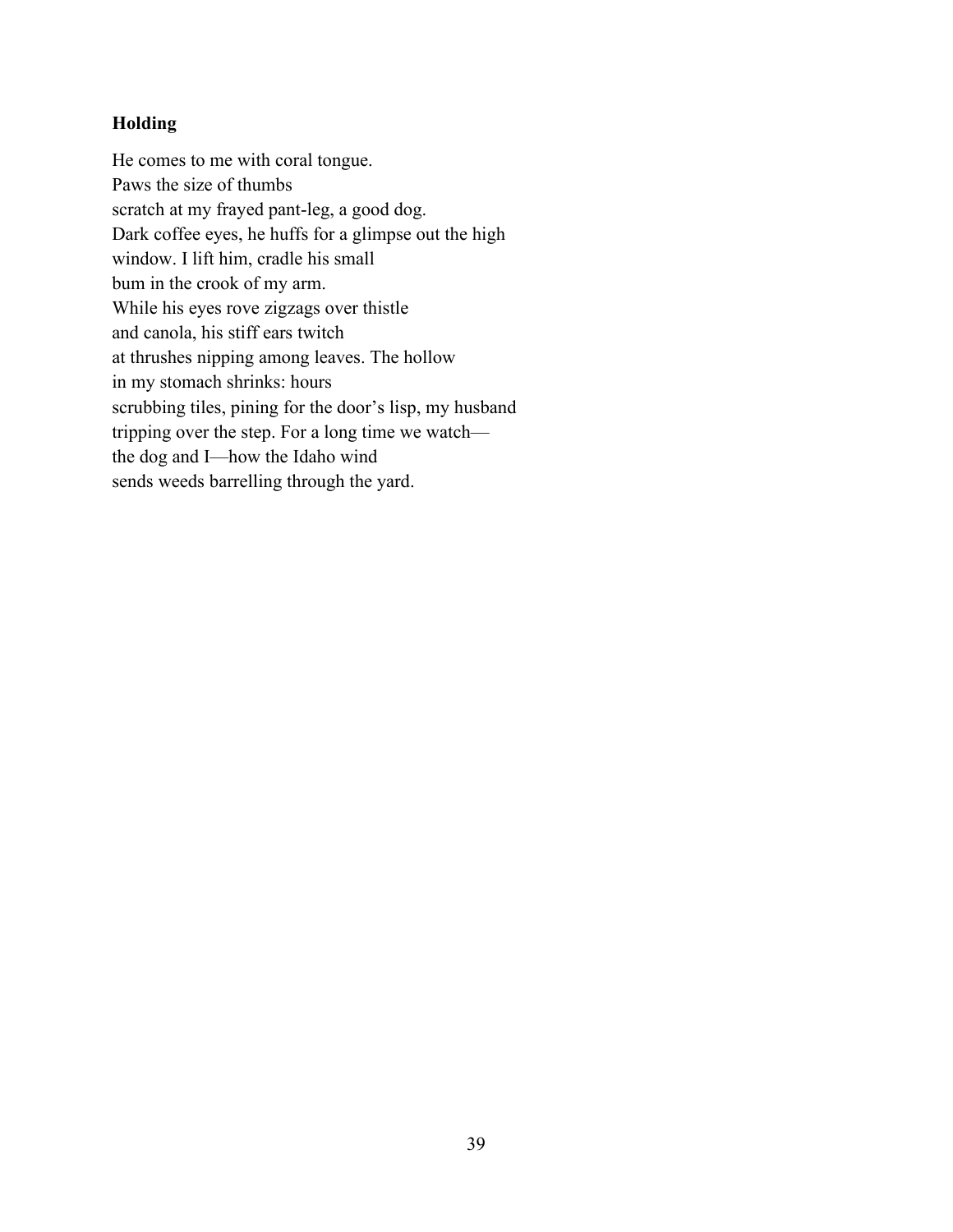# <span id="page-45-0"></span>**Hi neighbor,**

I pause reading to listen when your laugh echoes in our tinny stairwell–– if lemonade were a sound! Heel-first,

a kind of urgency I can't match on crutches, though my ceiling bumps along to your steps. What enervates your feet like that?

What predilection awaits you bounding up those stairs? Dogeared book–– your mother's sewing machine––a bowing

peace lily? How can I say: *I'd like to meet you passing beneath maple boughs?* Ha! Imagine me tottering beside you with your wide, chirpy stride.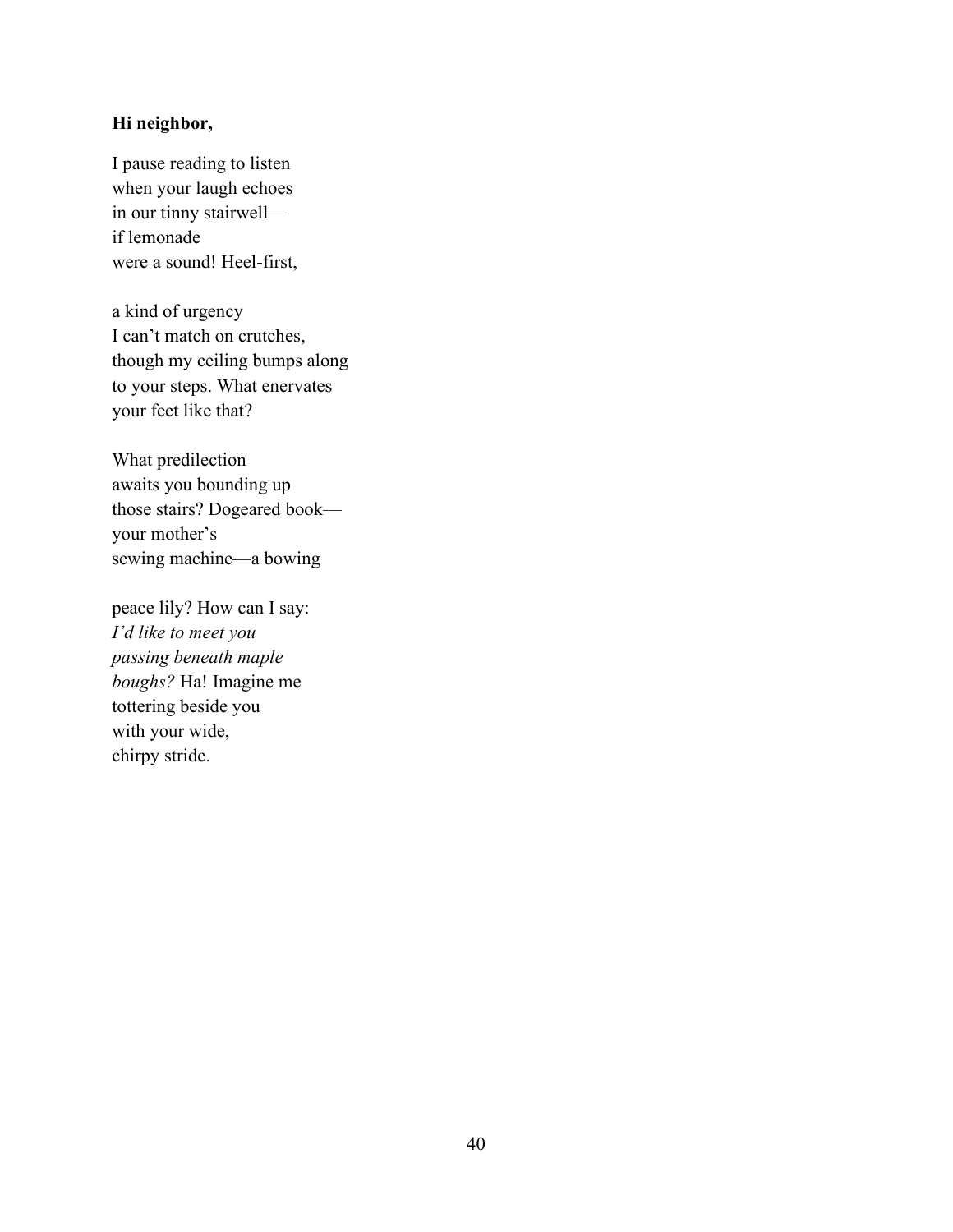#### <span id="page-46-0"></span>**A Brief History of My Failings**

I'll never write a poem that rivals a Pootoo bird's song, never birth a child who walks, (like you) tipping as if ready to fall right through the ground. I won't dance the Balboa with you, or sing with our tea kettle's gall. I won't hear when you call me beautiful, or ask the name of that marshy, hot-dog plant.

I'll promise to go far in therapy, but hoard loneliness like I hoard plastic spoons and half-dead orchids. I'll interrupt you midsentence, mid lifecrisis. I'll bead the kitchen floor with basmati rice, splotch our bathroom with menstrual blood, garnish our rug with little bits of paper and string. I will drench our couch in echinacea tea, and lose that damned crochet hook every seven minutes.

I'll forget to eat breakfast, burn lentils to black, or cool oatmeal for two days. I'll forget your birthday or the day we met: how incidentally, our backpacks matched how a bird swooped through rain into the Dublin airport, and the wind mingled ozone with nicotine.